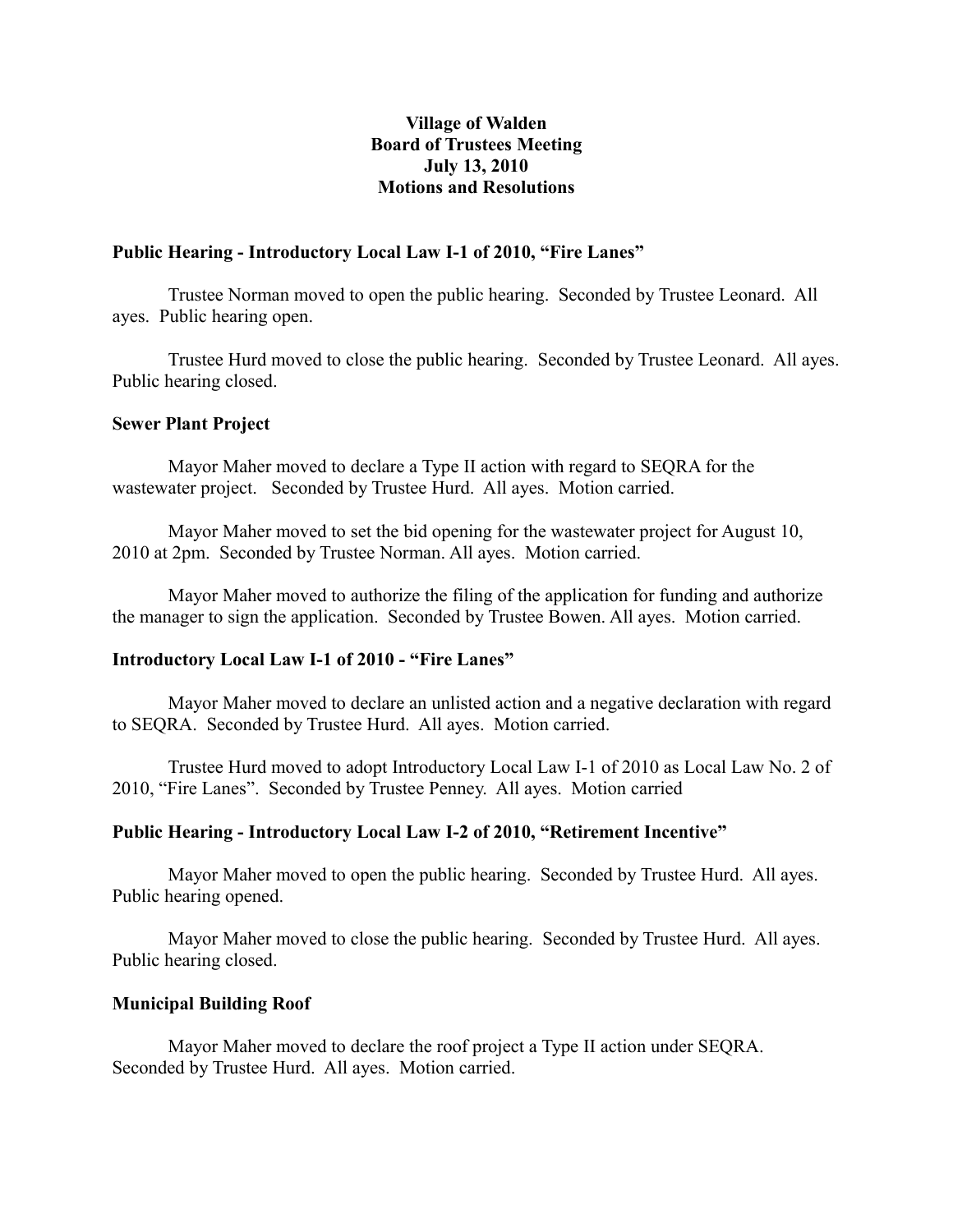Trustee Norman moved to have the bid opening for the roof project fro August  $17<sup>th</sup>$  at 2pm. Seconded by Trustee Hurd. All ayes. Motion carried.

### **Telemeter Project**

Mayor Maher moved to declare the telemetering project a Type II action under SEQRA. Seconded by Trustee Penney. All ayes. Motion carried.

Mayor Maher moved to have the bid opening for the telemetry on August17th at 1pm. Seconded by Trustee Hurd. All ayes. Motion carried.

# **Tennis Court Project**

Mayor Maher moved to declare a Type II action under SEQRA with regard to the tennis court project. Seconded by Trustee Leonard. All ayes. Motion carried.

Mayor Maher moved to set the bid opening for the tennis courts for August  $9<sup>th</sup>$ , 2010 at 2pm. Seconded by Trustee Hurd. All ayes. Motion carried.

## **WWII Plaque**

Trustee Norman moved to approve the proposed plague memorializing the WWII veterans. Seconded by Trustee Penney. All ayes. Motion carried.

### **Introductory Local Law I-2 of 2010 - "Retirement Incentive"**

Mayor Maher moved to declare an unlisted action and negative declaration under SEQRA. Seconded by Trustee Hurd. All ayes. Motion carried.

Trustee Hurd moved to adopt Introductory Local Law No. I-2 of 2010 as Local Law No. 2 of 2010, "Retirement Incentive. Seconded by Trustee Bowen. All ayes. Motion carried.

### **Resolution to Support Parks Grant**

Mayor Maher moved to adopt the resolution supporting the parks grant. Seconded by Trustee Penney. All ayes. Motion carried.

### **Introductory Local law I-3 of 2010 - "Parks"**

Mayor Maher moved to introduce Introductory Local Law I-3 of 2010, "Parks" and set a hearing for July 27, 2010 at 6:30PM. Seconded by Trustee Hurd. All ayes. Motion carried.

### **Renewal of Sweeney's and the Ladies' Corner Outdoor Café Permit**

Mayor Maher moved to renew Sweeney's and the Ladies' Corner outdoor café permits. Seconded by Trustee Norman. All ayes. Motion carried.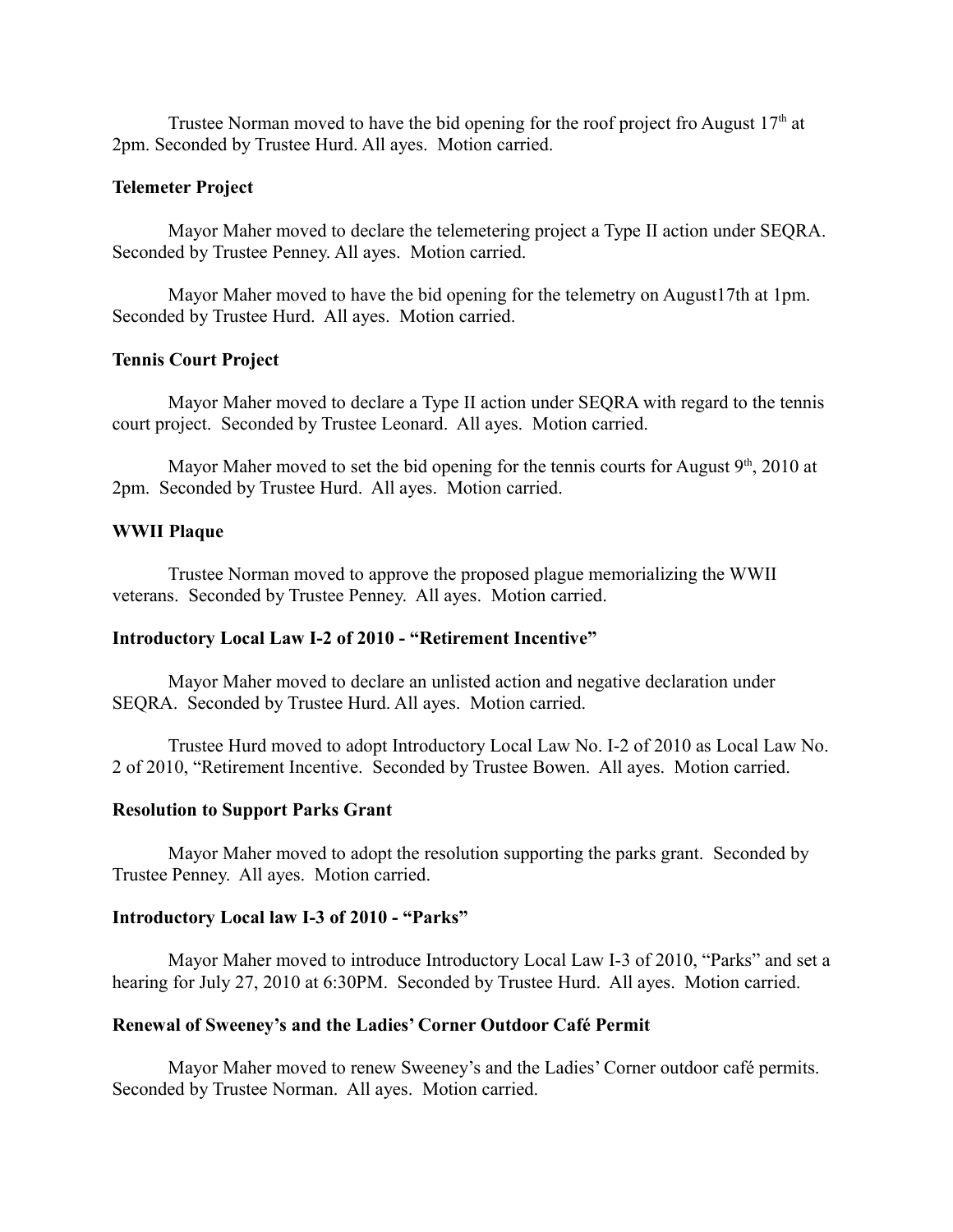### **Village Website**

Mayor Maher moved to look into developing an ASP web site. Seconded by Trustee Hurd. All ayes. Motion carried.

### **M.P.B. Parish House Garbage Exemption**

Mayor Maher moved to remove 71 Maple Street from the garbage program. Seconded by Trustee Leonard. All ayes. Motion carried.

### **Alignment of the Square and Acceptance of \$ from WCC for Streetscape**

Mayor Maher moved to retain the services of Stephen Flickenschild, Architect at \$40.00 an hour. Seconded by Trustee Leonard.

Mayor Maher withdrew his motion and Trustee Leonard withdrew his second.

Mayor Maher moved to authorize the manager to solicit written proposals from architects in the area. Seconded by Trustee Bowen. All ayes. Motion carried.

### **Approval of the Minutes**

Hurd moved to adopt the minutes of June 22, 2010 with the following correction, Page 1, fourth paragraph delete next to the last sentence. Seconded by Trustee. All ayes. Minutes adopted.

### **Audited Bills**

Trustee Norman moved to pay the audited bills of July 13, 2010. Seconded by Trustee Leonard. All ayes. Motion carried.

# **Permission to have a POD Unit on the Street**

Trustee Hurd moved to allow Mr. Perpashan permission to place a POD unit on Maple Street for three days. Seconded by Trustee Norman. All ayes. Motion carried.

### **Executive Session**

Mayor Maher moved to hold an Executive Session pursuant to 105-(d), Litigation, 105- (f) Personnel, DPW, Parks, Police, 105-(h) property easement, and 2 North Montgomery Street of the Public Officers Law. Seconded by Trustee Hurd. All ayes. Motion carried.

Mayor Maher moved to reconvene the regular meeting. Seconded by Trustee Hurd. All ayes. Meeting reconvened.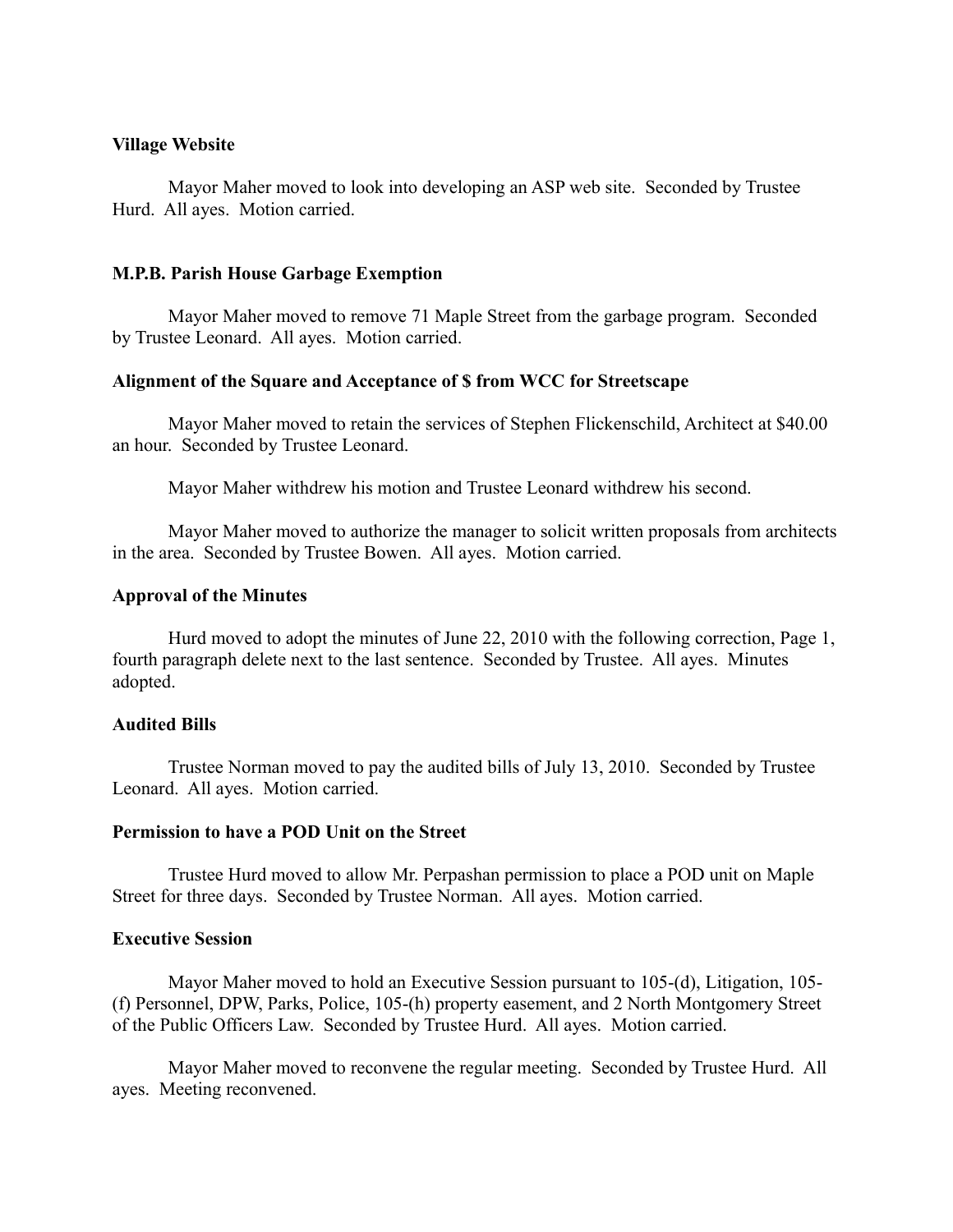Trustee Hurd moved to deny the Small Cities Loan for 2 North Montgomery Street. Seconded by Trustee Leonard. All ayes. Motion carried.

Trustee Norman moved to retain Jacobowitz and Gubits as special councel. Seconded by Trustee Penney. All ayes. Motion carried.

# **Adjournment**

Trustee Leonard moved to adjourn. Seconded by Trustee Bowen. All ayes. Motion carried.

# **Village of Walden Board of Trustees Meeting July 13, 2010**

Mayor Brian Maher called the regular meeting of the Village of Walden Board of Trustees to order at 6:30PM.

On roll call the following were:

Present: Mayor Brian Maher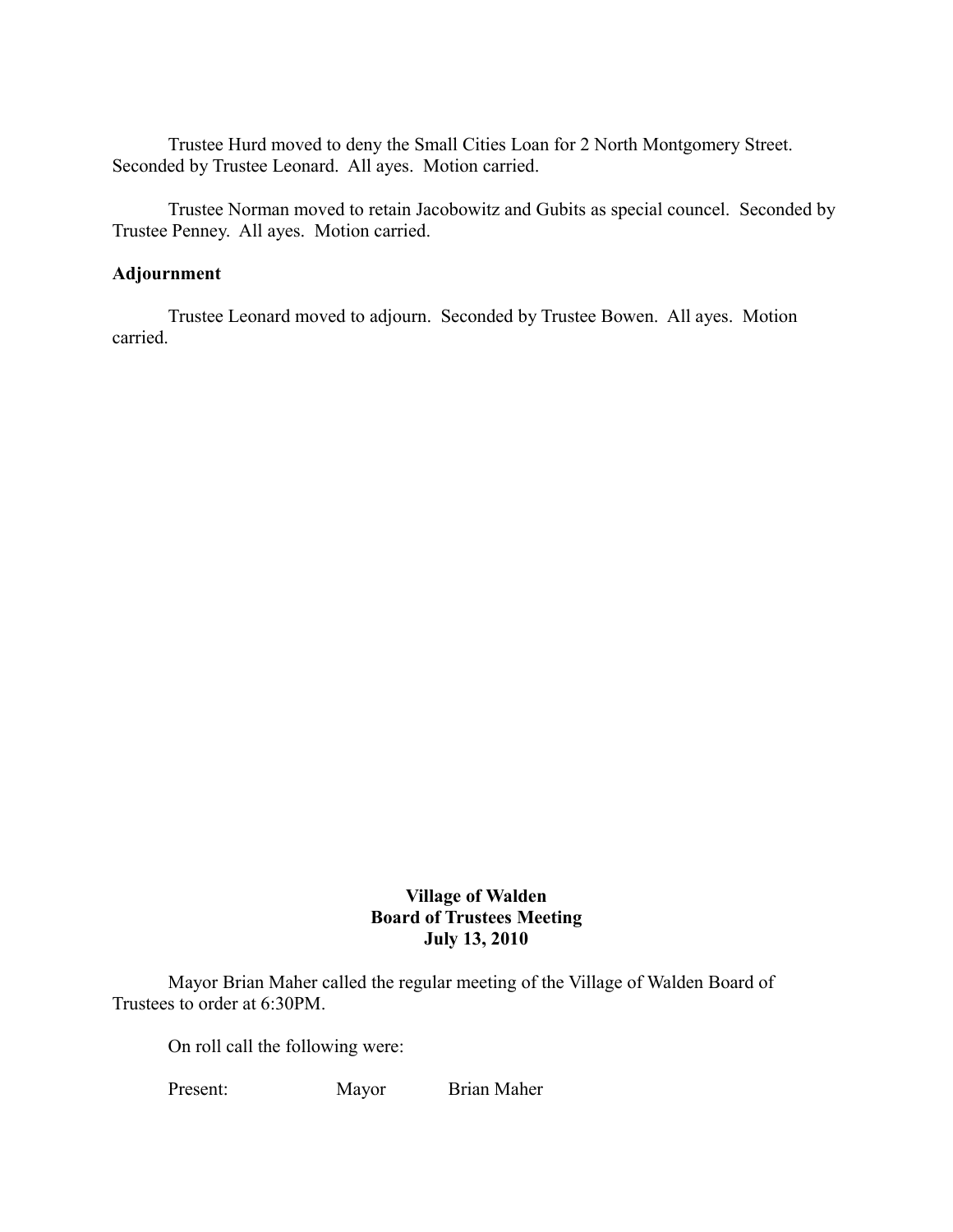|               | Deputy Mayor Sue Rumbold |                               |
|---------------|--------------------------|-------------------------------|
|               | Trustees                 | Richard Hurd                  |
|               |                          | <b>Edmund Leonard</b>         |
|               |                          | <b>Bernard Bowen</b>          |
|               |                          | Mary Jean Norman              |
|               |                          | Randi-Lee Penney              |
| Also Present: |                          | John Revella, Village Manager |
|               |                          | Nancy Mitchell, Village Clerk |
|               |                          | Kevin Dowd, Village Attorney  |
|               |                          |                               |

# **Public Hearing - Introductory Local Law I-1 of 2010, "Fire Lanes"**

Trustee Norman moved to open the public hearing. Seconded by Trustee Leonard. All ayes. Public hearing open.

Mayor Maher presented the affidavit of publication, affidavit of posting notice and notice of public hearing which he read. He also stated that a letter was received from Chief Gary Kurtz, Walden Fire Department endorsing this local law.

There were no comments from the public.

Trustee Hurd moved to close the public hearing. Seconded by Trustee Leonard. All ayes. Public hearing closed.

# **Presentation by Delaware Engineering - Sewer Plant Project**

Mary Beth Bianconi, Project Manager of Delaware Engineering sated that a couple years ago the village asked them to assist them in evaluating the wastewater treatment plant and compliance issues were happening with the state and its permit. Over the last couple years a lot of work has been done to bring the plant into compliance. While those violations were taking place and in order to assist the village in avoiding new violations some capital improvements have been planned. They have prepared a number of engineering reports that have been approved by DEC. She introduced Brian Suozzo who also works with Delaware Engineering who has done the engineering on this project. He will be discussing a couple capital projects with the board for going out to bid. They would also like to talk about the treatment plant in general.

Brian Suozzo stated that currently they have worked on upgrades to the headworks at the plant in the sludge processing system. They will be doing the existing headworks where water first comes into the plant, there is a grinder that grinds up the solids going in and it is under sized. They will replace that with a larger grinder. They will put in two mechanical fine screens and they will take the grinded solids and take it out of the process itself, so you will reduce your load down in your downstream components. In addition to that they will be converting the large previously used digester which is more or less a sludge holding tank because it's been defunct for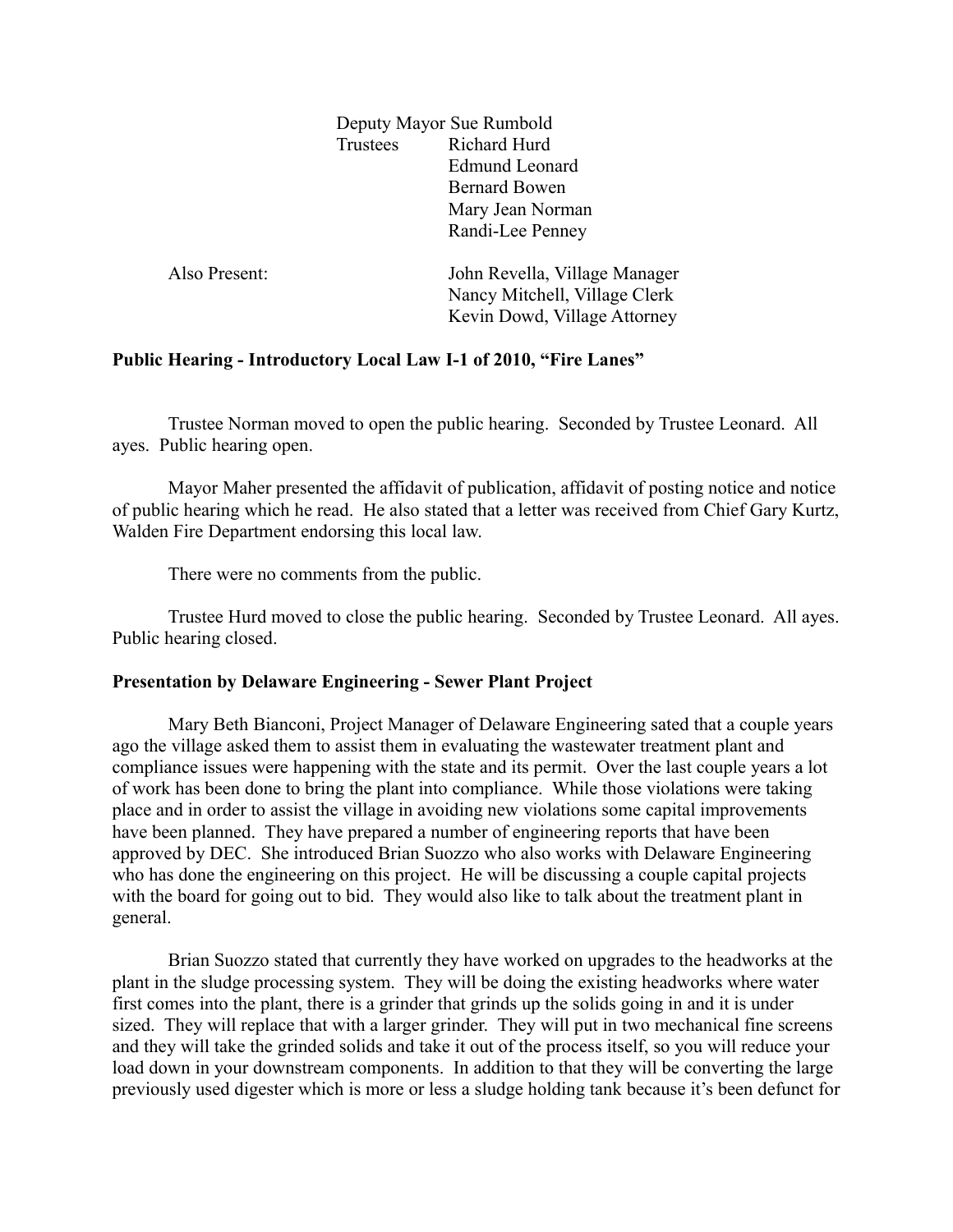many years. They will convert that to aerobic. That will cut down the odors. Once it's digested it will process the sludge through the belt press. They are also going to upgrade the sludge pumps in the basement of the control building. They will replace them with Pen Valley double disc pumps. They can handle a variety of overflow conditions. That will be going out to bid tomorrow and the bids will come in August  $10<sup>th</sup>$ . They will have it done before the DEC deadline which is May 31, 2011.

Ms. Bianconi stated that all of the components of the project that are before the board for them to determine if they want to go to bid are required to meet the consent order. There was an initial evaluation that was done at the plant to determine what needs to be done. Once that was done DEC accepted that evaluation and there was a design report put together that specifically identified the elements that Brian was just talking about and that design report was also approved by DEC as all of the components of that being in compliance with the consent order. That being the case you do have to do SEQRA for this. This is subject to environmental review, Article 617 of New York Code. This is a Type II action under SEQRA because it is compliance with a consent order. The board needs to consider the environmental review, consider whether this is a Type II action and adopt a resolution authorizing bidding on this project. The bidding will be handled out of their office in competition with the clerk. There is a mandatory prebid meeting that will conducted at the plant and bids are due back at the village office and will be opened at 2pm.

Mr. Dowd stated that the question he had was that all of these three projects were part of the consent order. If they are all part of the consent order then he has no problem type twoing them as an enforcement proceeding. If there is anything else that they are approving tonight that are not tied to the consent order then he doesn't think it should be a type two, it should be an unlisted action.

Ms. Bianconi stated that there were only two components to this project, the headworks and sludge. That has all been approved by DEC as being in compliance with the consent order, so it's all in compliance with the consent order.

Mayor Maher moved to declare a Type II action with regard to SEQRA for the wastewater project. Seconded by Trustee Hurd. All ayes. Motion carried.

Mayor Maher moved to set the bid opening for the wastewater project for August 10, 2010 at 2pm. Seconded by Trustee Norman. All ayes. Motion carried.

Ms. Bianconi stated that they are also here to discuss the treatment plant in general. The plant was built in the mid 1930's. It was been upgraded a number of times, last time was 1986. After a certain amount of time things have to be done. What they've done was to make sure that they've addressed the things that DEC needed addressed from the order perspective. Make sure they are in compliance. They have also made sure that those items are planned for the future. They don't want the village to spend a dime on something that five years from now someone is going to say its not the right thing. They will be long term improvements. Treatment plants are designed in phases. The consent order does not address the biological process, but yet it does need to be addressed. The last part of the project is the solids handling and disinfection. The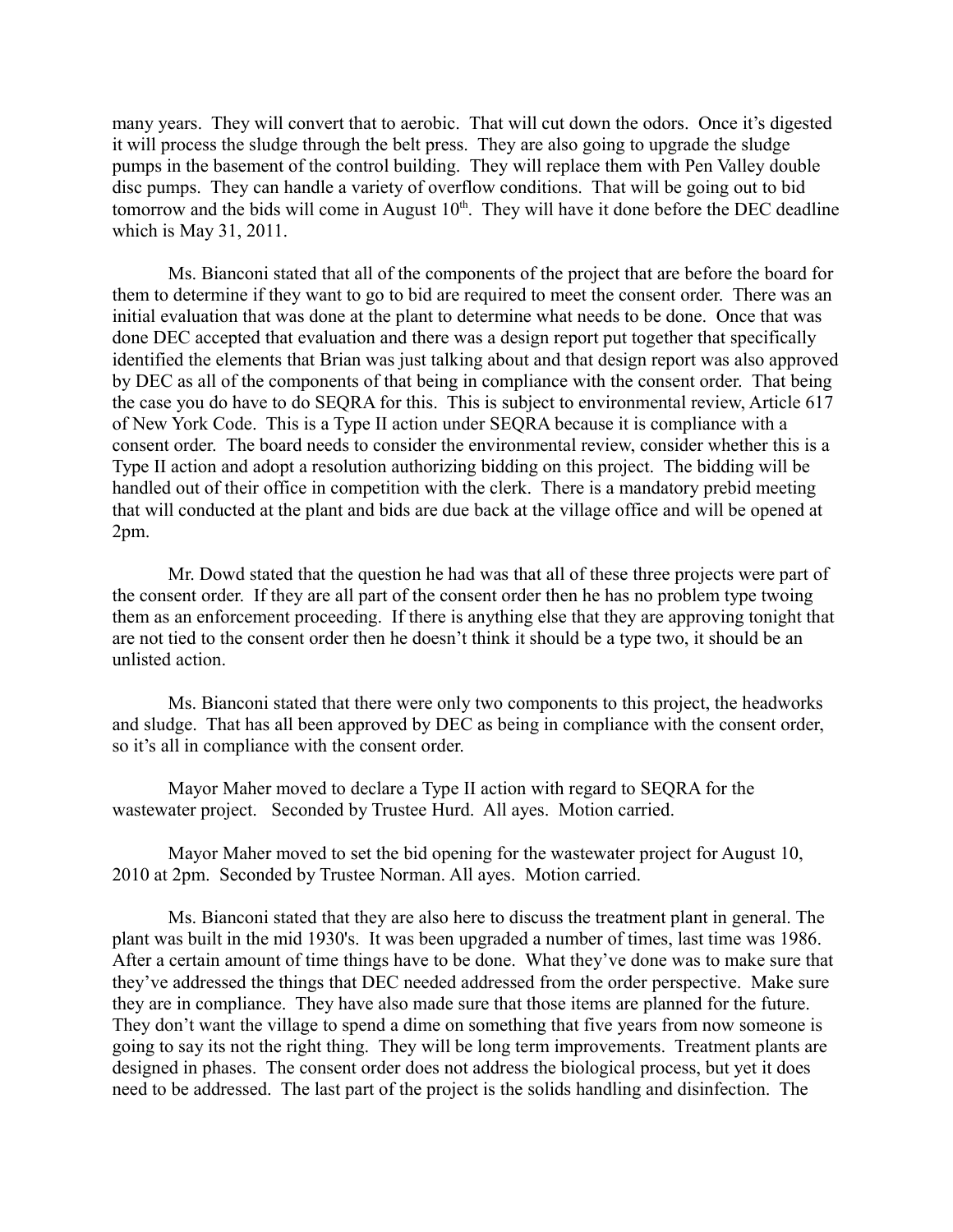village asked them to evaluate the plant from a longevity perspective. They did a comprehensive performance evaluation. They looked at each part of the process, each step and each piece of equipment and they looked at what it was supposed to be when it was designed. They compared it to todays standards and to the challenges like rain flow. A lot of water ends up in this plant. One of the things the consent order requires the village to do is remove that rain water. The evaluation is intended to lay out an analysis that is a very straight up perspective and then apply recommendations. It also provides a cost estimate so you have a way to gauging what this costs. When they do these they are very conservative. The village asked them to look at financing programs and there are a number of them available from the state and federal level for large scale wastewater projects of this nature. One that has received a lot of attention is the Clean Water State Revolving Fund. It's a low interest loan. There is also free money in the form of grants as well as zero interest loans. The village asked them to prepare information to get the project listed for this program. Listing the project does not obligate anyone.

Mayor Maher moved to authorize the filing of the application for funding and authorize the manager to sign the application. Seconded by Trustee Bowen.

Deputy Mayor Rumbold asked, when they make the report will they be aware that we are under compliance right now.

Ms. Bianconi stated yes.

Trustee Leonard asked about the sewer water inflow meter.

Ms. Bianconi stated that work is being done by some of the folks who will be doing a presentation. It is a component of the consent order. There is a mapping project going on and also a monitoring project going on.

All ayes. Motion carried.

# **Introductory Local Law I-1 of 2010 - "Fire Lanes"**

Mayor Maher moved to declare an unlisted action and a negative declaration with regard to SEQRA. Seconded by Trustee Hurd. All ayes. Motion carried.

Trustee Hurd moved to adopt Introductory Local Law I-1 of 2010 as Local Law No. 2 of 2010, "Fire Lanes". Seconded by Trustee Penney. All ayes. Motion carried.

### **Mayor's Report**

Mayor Maher stated that there was a fire on Overlook Terrace and they lost a lot. Insurance will cover it, but a lot of personal items were lost. There will be a spaghetti dinner at the Walden Fire House tomorrow from 5-9pm.

# **Public Hearing - Introductory Local Law I-2 of 2010, "Retirement Incentive"**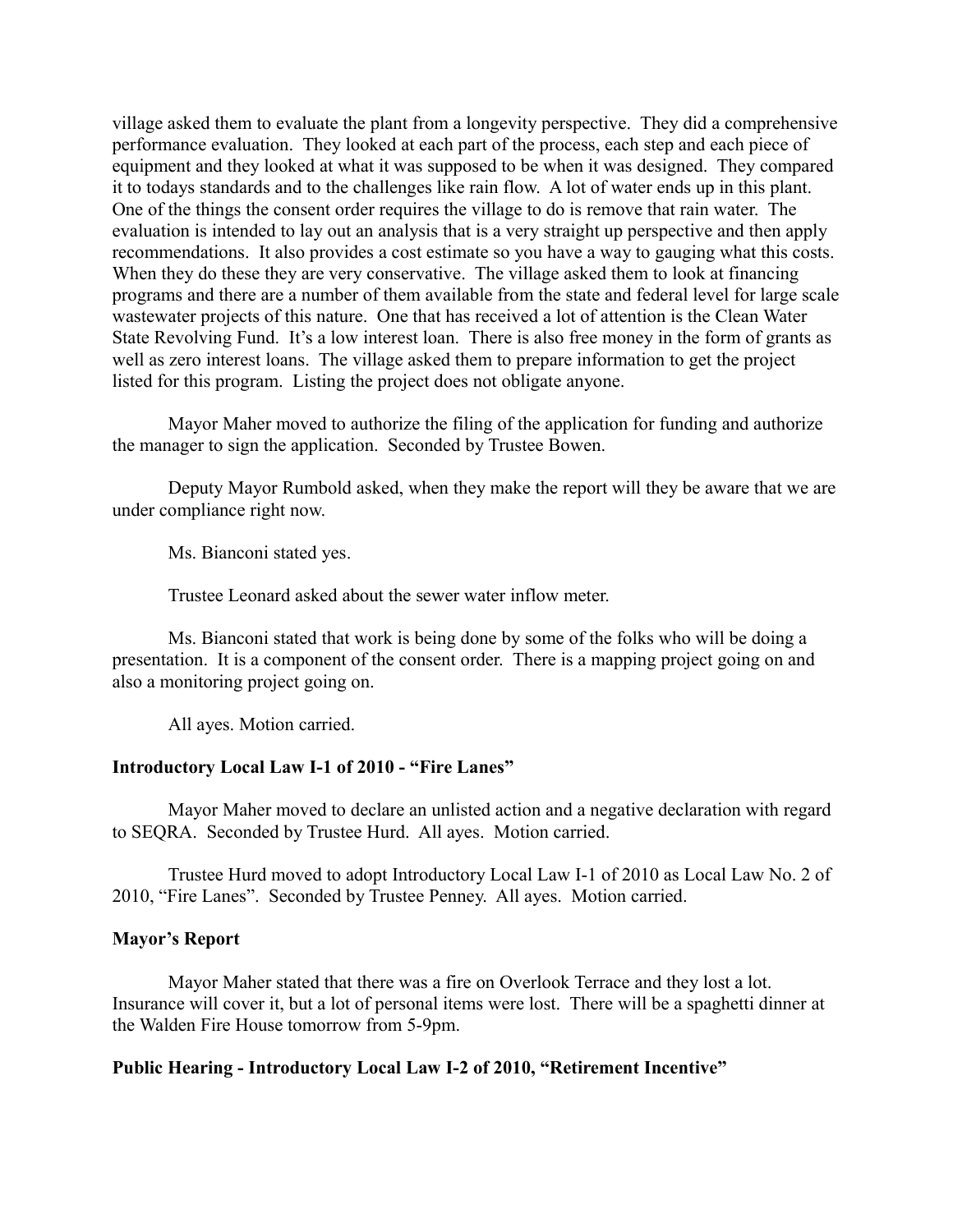Mayor Maher moved to open the public hearing. Seconded by Trustee Hurd. All ayes. Public hearing opened.

Mayor Maher presented the affidavit of publication, affidavit of posting notice and notice of hearing which he read.

Becky Pearson, 167 Walnut Street asked if the village will be able to hire at half the price?

Mayor Maher stated that it's not hiring someone at 50%, it's 50% of the overall payroll budget over a two year period. That leaves a lot more room and a lot more possibility to save money.

Mayor Maher moved to close the public hearing. Seconded by Trustee Hurd. All ayes. Public hearing closed.

# **Presentation by Lanc and Tully - Capital Projects**

John O'Rourke, Lanc and Tully stated that they were given the task of development bid specs for three capital projects. The first is the tennis courts, second is the municipal roof and the third is the telemetering system for the water system. The village hall roof is about 40 years old, and there are leaking issues. They've developed a spec to replace the shingles and reroof it, apply the ice sheeting and clean out the gutters. A rough cost would be \$45,000 to \$60,000. There will be a prebid mandatory conference for contractors to look at the roof. They also need to set up a bid date. They would like to advertise next Monday and have the bids due back on August  $17<sup>th</sup>$  and have the board award it on August  $24<sup>th</sup>$ . He asked if there was only one meeting in August.

Mayor Maher stated that they usually have a special meeting to do bills, so they can add something else.

Mr. O'Rourke stated that they could have a special meeting August  $24<sup>th</sup>$  or after. He also stated that this is a Type II action under SEQRA.

Mayor Maher moved to declare the roof project a Type II action under SEQRA. Seconded by Trustee Hurd. All ayes. Motion carried.

Trustee Norman moved to have the bid opening for the roof project fro August  $17<sup>th</sup>$  at 2pm. Seconded by Trustee Hurd. All ayes. Motion carried.

Mr. O'Rourke stated that the next project is the telemetering. You have two groups of wells, 4,5,6 and 7,8 located in different areas. Those send a signal to the Highland Avenue tank that says, turn on and fill me back up. You have two different types of systems that are trying to work together. They are old and wells 4,5, and 6 are not coordinating with the wells at 7 and 8. They are also hardwired, you're paying a monthly fee to the telephone company. During storm events and with the latest upgrades you're getting a lot of failures of that system and the alarm is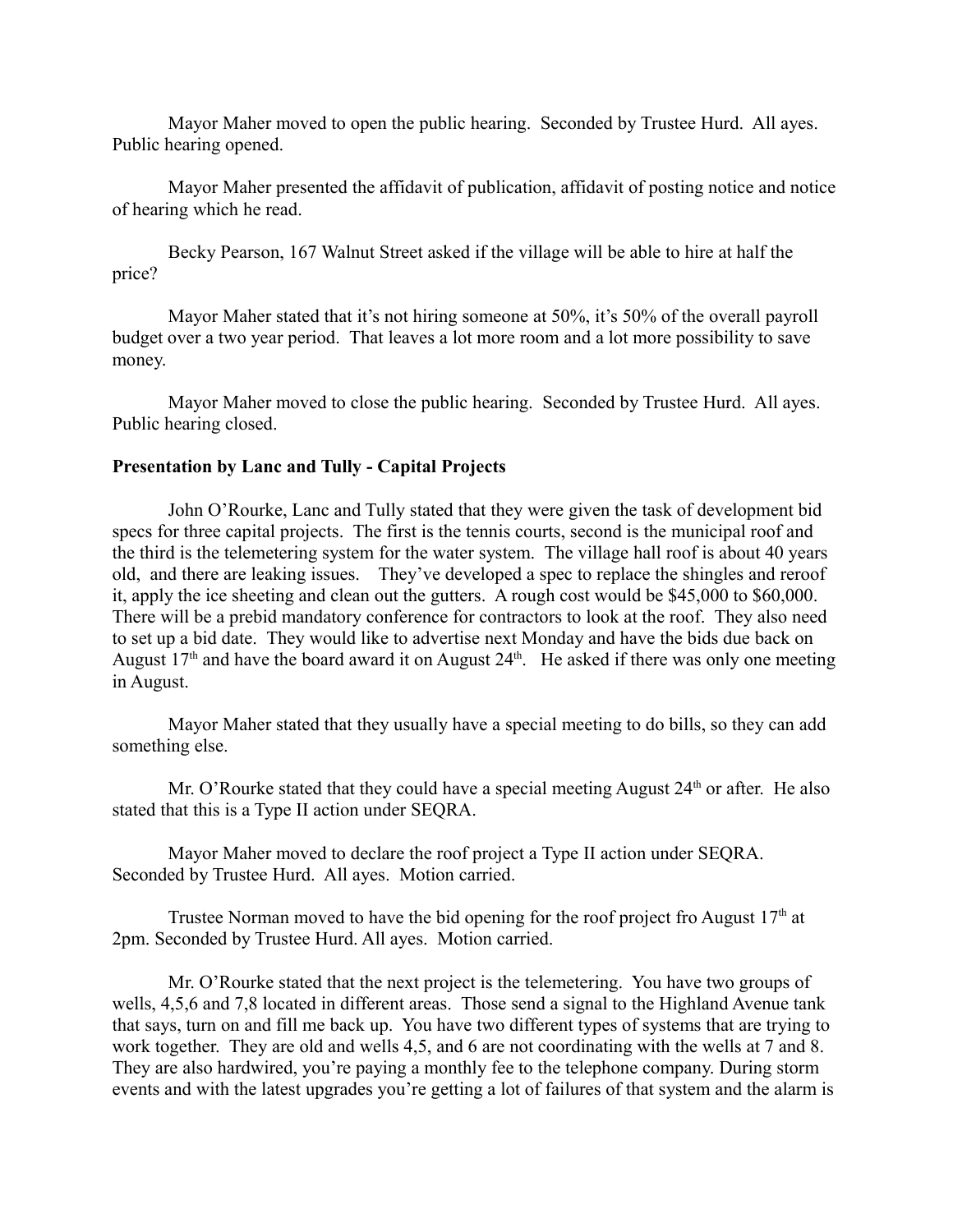going off. Then your water department is going out there in the middle of the night when there is no need to. The village has asked him to give a comprehensive telemetering system that will work between all of them. What they have designed is, well 7 and 8 have a specific system that's not that old, so they've designed a new system for 4,5 and 6 that is the same as 7 and 8. So they will coordinate well. It will be a radio transmission rather than a hard line. That will eliminate the monthly service charge for the phones. So the telemetering system is in the range of \$50,000.

There is no rush on this. They would like to advertise on the  $19<sup>th</sup>$ .

Mayor Maher moved to declare the telemetering project a Type II action under SEQRA. Seconded by Trustee Penney.

Deputy Mayor Rumbold asked if the board should have been made aware of the problem with the telemetering signals.

Trustee Hurd stated that the former village manager discussed radio operations down there many times. We just didn't have it in the budget at that time.

Deputy Mayor Rumbold stated that the engineers should have been able to say lets look at the system on your other wells to see if they will act in concert with one and other.

Trustee Hurd asked if the village was going to come in within the bonding amount.

Manager John stated that he believes it will.

All ayes. Motion carried..

Mayor Maher moved to have the bid opening for the telemetry on August17th at 1pm. Seconded by Trustee Hurd. All ayes. Motion carried.

Mr. O'Rourke stated that the next project is to rehab both tennis courts at Bradley Park. They want to get this done as soon as possible. They would like to advertise the  $19<sup>th</sup>$  and have the bids back Monday, August  $9<sup>th</sup>$  and award on August  $10<sup>th</sup>$ .

Mayor Maher moved to declare a Type II action under SEQRA with regard to the tennis court project. Seconded by Trustee Leonard.

Trustee Bowen asked what the estimate on the tennis courts is.

Mr. O'Rourke stated that it would be between \$60,000 and \$70,000.

Mayor Maher stated that's good because we budgeted \$86,000.

Trustee Bowen asked what the warrantee is.

Mr. O'Rourke stated one year.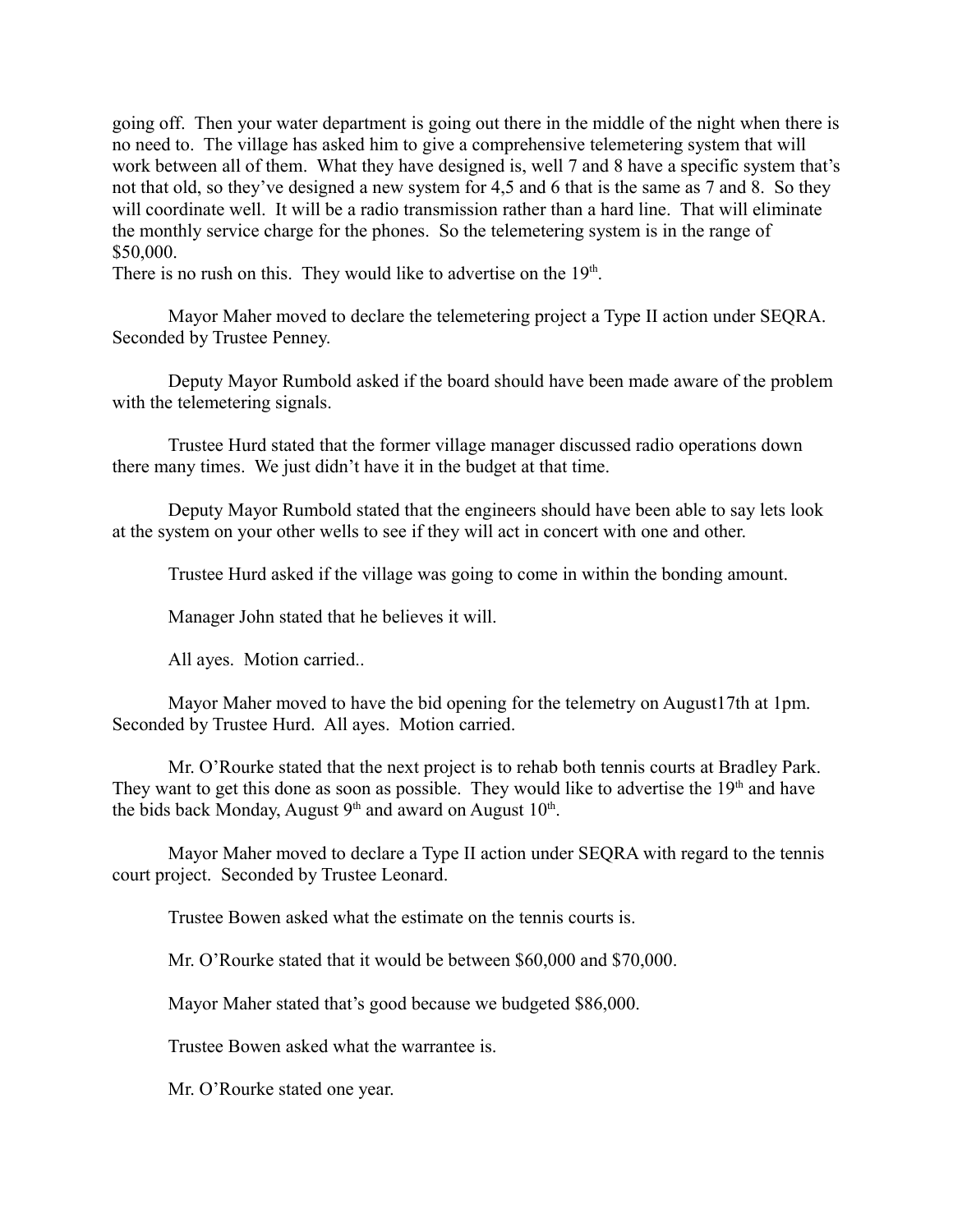All ayes. Motion carried.

Mayor Maher moved to set the bid opening for the tennis courts for August  $9<sup>th</sup>$ , 2010 at 2pm. Seconded by Trustee Hurd. All ayes. Motion carried.

## **Village Manager's Report**

Manager Revella stated that a majority of the information will be discussed during the discussion items. The project at Westwood Drive drainage began this week and its working well. It should be done in eight working days as long as the rain holds off. The engineers have discussed sludge and the disposal of sludge. The civil service hearing for DPW will continue tomorrow at 2:30pm. The Farmers' Market is going well. They have completed reimbursement for the Rail Trial Welcome Center and we should be getting back \$26,000 from the grant. There will be a company going around this week painting cross walks and stop bars.

Deputy Mayor Rumbold asked about the one person that remains unpaid, they have not completed the work for the Downtown Grant. What is the time line.

Manager Revella stated that it has to be done by August 22<sup>nd</sup>.

Deputy Mayor Rumbold asked if the tiles in front of the elevator on the third floor can be fixed. She tripped on it.

Mayor Maher asked what the money from the Welcome Center Grant can be used for.

Manager Revella stated that it can be returned to the general fund and used for expenses. It is a reimbursement.

Deputy Mayor Rumbold asked if it matters that the welcome center was never opened and we use it for storage.

Manager Revella stated that he doesn't know. The discussion he remembers is that there was going to be a part time staff and then filled with volunteers. He's not sure what happened with the process and why it wasn't budgeted.

Mayor Maher stated that we can look into different proposals to the board as often they do with non budgeted items.

Trustee Leonard asked if the bathrooms were open in the welcome center.

Manager Revella stated, not always.

Trustee Leonard asked what the status of the water tank repair and Walnut Street.

Mayor Maher stated that they are working on it.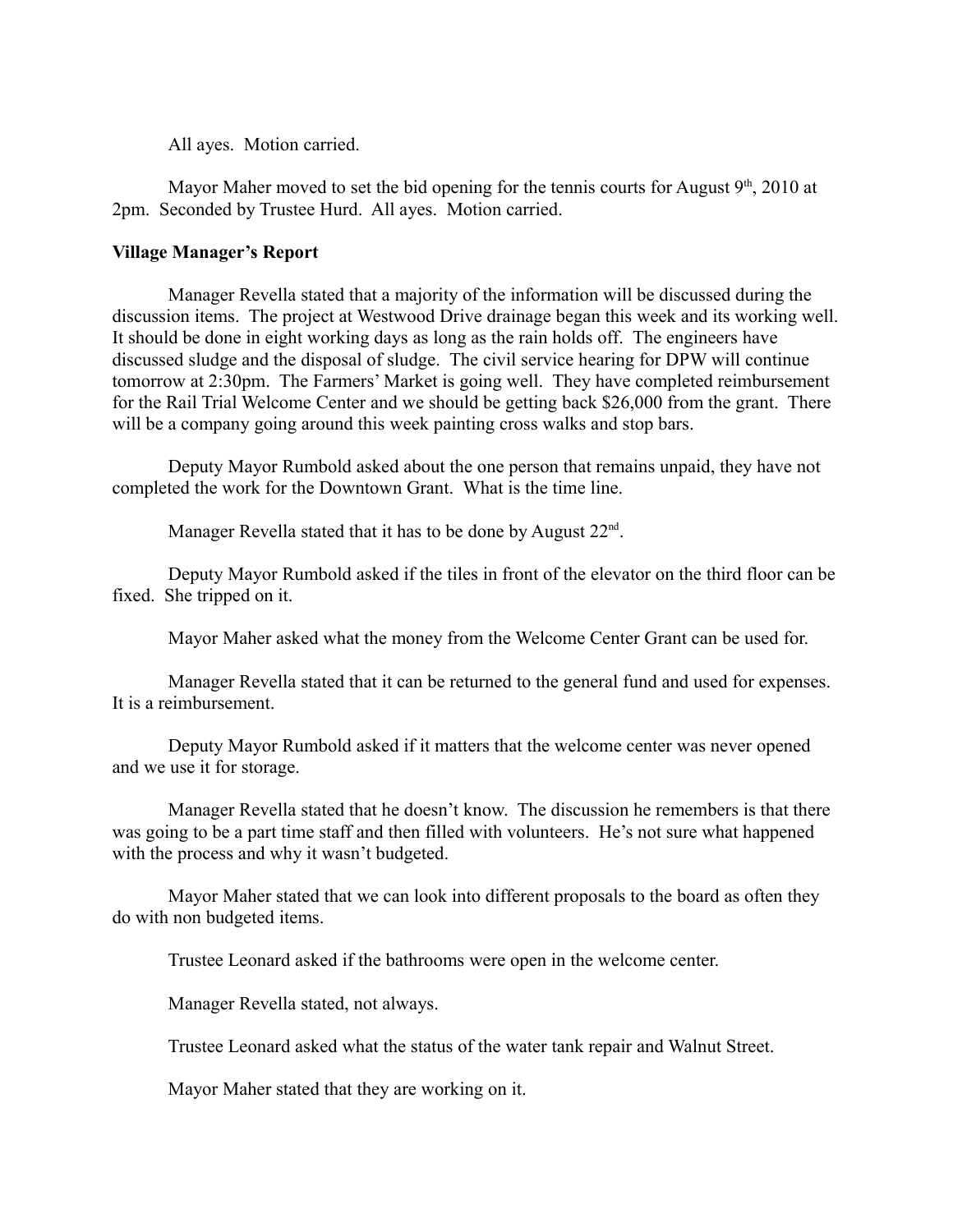Mr. O'Rourke stated that everything is done, we are just waiting for the county.

Mayor Maher stated that he sits on the CDBG Committee and quite often they approve projects and then try and figure out how they are going to fund it and ours is one of those projects.

Mayor Maher stated that in regard to the alignment of the square, you talk about architect availability. Does that have to be approved by the board.

Manager Revella stated that the architects contract has to be approved by the board.

# **Public Comments**

Diane Sandbothe, 90 Liberty Street stated that the rail trail is the best thing this village has ever done. It is used a lot. She also asked where the welcome center was.

Manager Revella stated that it is at Wooster Grove.

Ms. Sandbothe stated that she is back with the same complaints, the oil truck on Madison and Seely. They also now have a small bus parked there. This is a residential area and you're not supposed to have commercial vehicles parked there and why has this gone on for so long. She asked when will the oil truck be moved. She spoke to the building inspector in May and he said he was working on it. She asked for an update.

Manager Revella stated that when he talked to the building inspector he said he had to bring them to court.

Ms. Sandbothe stated that was said in December and it never went to court.

Mr. Stickles stated that it will be written up in the morning, the board will get a copy of the summons and then it will go on the courts agenda.

Ms. Sandbothe stated that no one is picking up after their dogs at Alfred Park. Also, across the street there should be a no dumping sign. She wants someone to come to her house and set up a schedule as to when to the retention pond will be cleaned out on Jacobs Ridge and who will maintain it. The swale needs to be mowed and the debris needs to be cleaned up. There is erosion above the swale. Also the lights on the bridge are out. Also, there is no light by the barber shop and going up South Montgomery Street. With the lights out on the bridge you need those lights.

Manager Revella stated that he met with NYSEG on Friday and they are scheduling to put a light on that pole. They are waiting for a lift truck to replace the bridge lights.

Ms. Sandbothe asked who the new code enforcer was.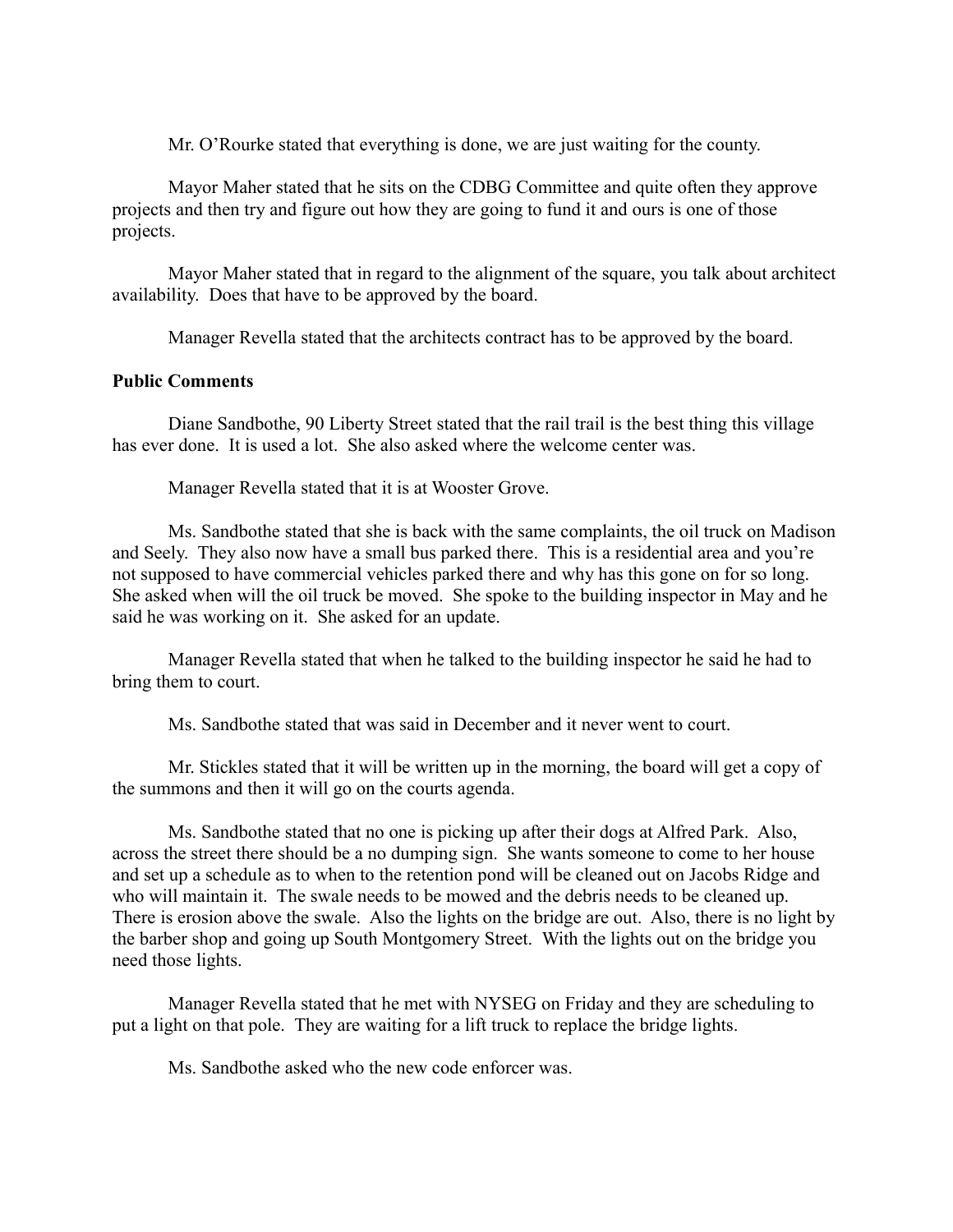Manager Revella stated that it's Jay Buchalki.

Ms. Sandbothe stated that the storm drain on the corner of Route 52 and Liberty Street are covered with asphalt. She also asked if you need a permit to put up an above ground swimming pool.

Mr. Stickles stated yes and you also need a permit for portable pools.

Ms. Sandbothe asked why there were car counters on Scofield Street.

Manager Revella that the chief often does that.

Ms. Sandbothe stated that there is an unlicensed truck on Sunset Drive. There is garbage on the corner of Madison and Seely Streets. There are branches and trees on Liberty Street, it's an actual tree.

Manager Revella stated that he visited Jacobs Ridge with the parks director to see if they can do the maintenance and it is very overgrown. Once the trees are removed it will be on the villages maintenance list, including the swale. Then the village will maintain it.

Mr. Lustig proposed to install a  $14 \times 20$  inch bronze plague that will go between the elevator on the first floor and the door to the library. He would like to memorialize the fourteen Walden boys that gave their lives in WWII. He would like to have it there before Veterans Day, November  $11<sup>th</sup>$ . He knew eleven of these men and one was his cousin and that is why he feels strongly about this. He asked the board for permission.

Mayor Maher asked Mr. Lustig to work with the Village Manager on this.

Trustee Norman moved to approve the proposed plague memorializing the WWII veterans. Seconded by Trustee Penney. All ayes. Motion carried.

Lynn Schwandt, 143 N. Montgomery Street asked about the cut in the macadam on the Rail Trail.

Mr. Dowd stated that he has another call into the town's attorney to get answers.

Mayor Maher asked Mr. Dowd to let him know if he doesn't get an answer and he will call the supervisor.

Ms. Schwandt stated that people are going under the chain to walk down the hill and bike down the hill. Also, Mr. Nash told her that when they were going to do the trail he was told they would do a cut in the curbing so the rainwater won't go into his driveway.

Becky Pearson, 167 Walnut Street stated that she appreciates what's been happening with the new manager, things are getting done that have been on this table for a long time. She also commented on the committee that was set up for the parks. She believes the members should be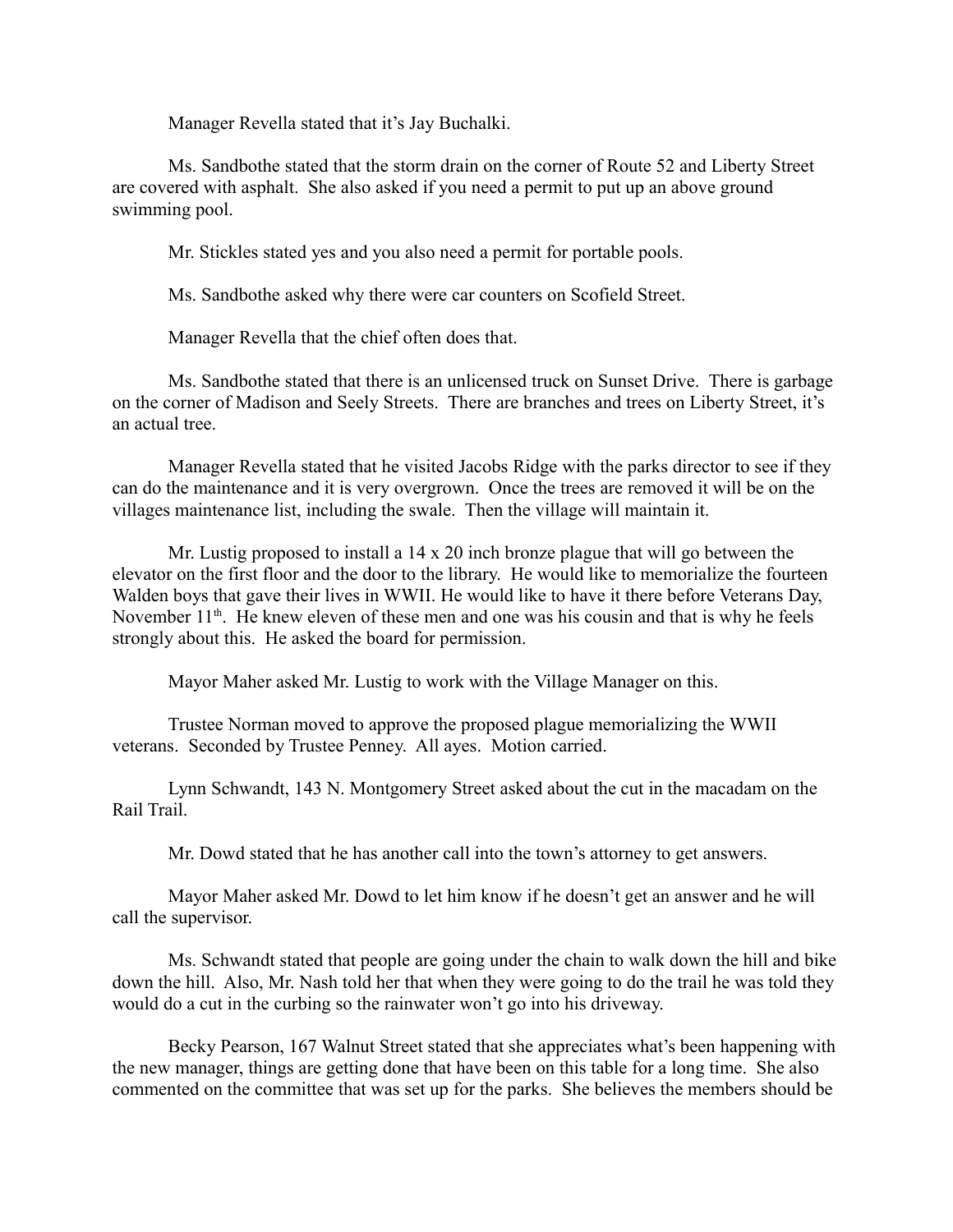village residents and there are some town residents on this committee. She wrote a letter to the editor years ago about Senator Margaret Chase Smith who was in the McCarthy era where communism was out there and people didn't agree with what was said. That is sad because she sees that happening and she doesn't want it to happen in the village. She had a declaration of conscience which Ms. Pearson read. She further stated that people who have different opinions will never get to be on a committee and that is wrong. This comprehensive plan for the park is an off shoot of our master plan and she feels for the best use of the parks committee would be village residents who are concerned with the long term. She hopes the board reconsiders.

Ms. Pearson stated that there was an outcome of the committee and she heard they will recommend to tear the building down at Olley Park. She asked what criteria the committee uses to make that determination. If they were using old engineering reports she would question that. When we destroy history and that would not be positive for generations to come. She also asked about executive session regarding personnel, is it DPW personnel or DPW something different.

Manager Revella stated that DPW, Parks and Police is all personnel.

Ms. Pearson asked about the subject in executive session, property easement, is that something for executive session.

Manager Revella stated that it's not for spending money its for easements for Central Hudson.

Anne Ilkiew, 71 Main Street, President of Wild Animal Warriors stated that she was at the meeting last night when that decision was determined and she couldn't understand it, but now she does, because many of the members of that committee are not from the village.

Trustee Norman stated that there are only two on the committee that aren't village residents. She has never received a letter from anyone that wanted to be on that board.

Ms. Ilkiew stated that Patricia Hennigan wanted to be on the board.

Mayor Maher stated that she did send a letter.

Ms. Ilkew stated that they have a use for the park and she is a legitimate 501-C3 recognized by the government private foundation. Wild Life Warriors would make it their headquarters. They have a way of securing funding and it will not cost the village any money. It will make money for you.

Helen Schoonmaker, 7 Westwood Drive thanked the village board for recognizing that their street was in bad shape. They only have the Farmers' Market one day a week, but the sign at the bottom of Scofield Street has been there which states, Farmers' Market today. That should be taken down after every Thursday. Other villages have had their fire department change bulbs.

Manager Revella stated that the fire department doesn't have a bucket truck.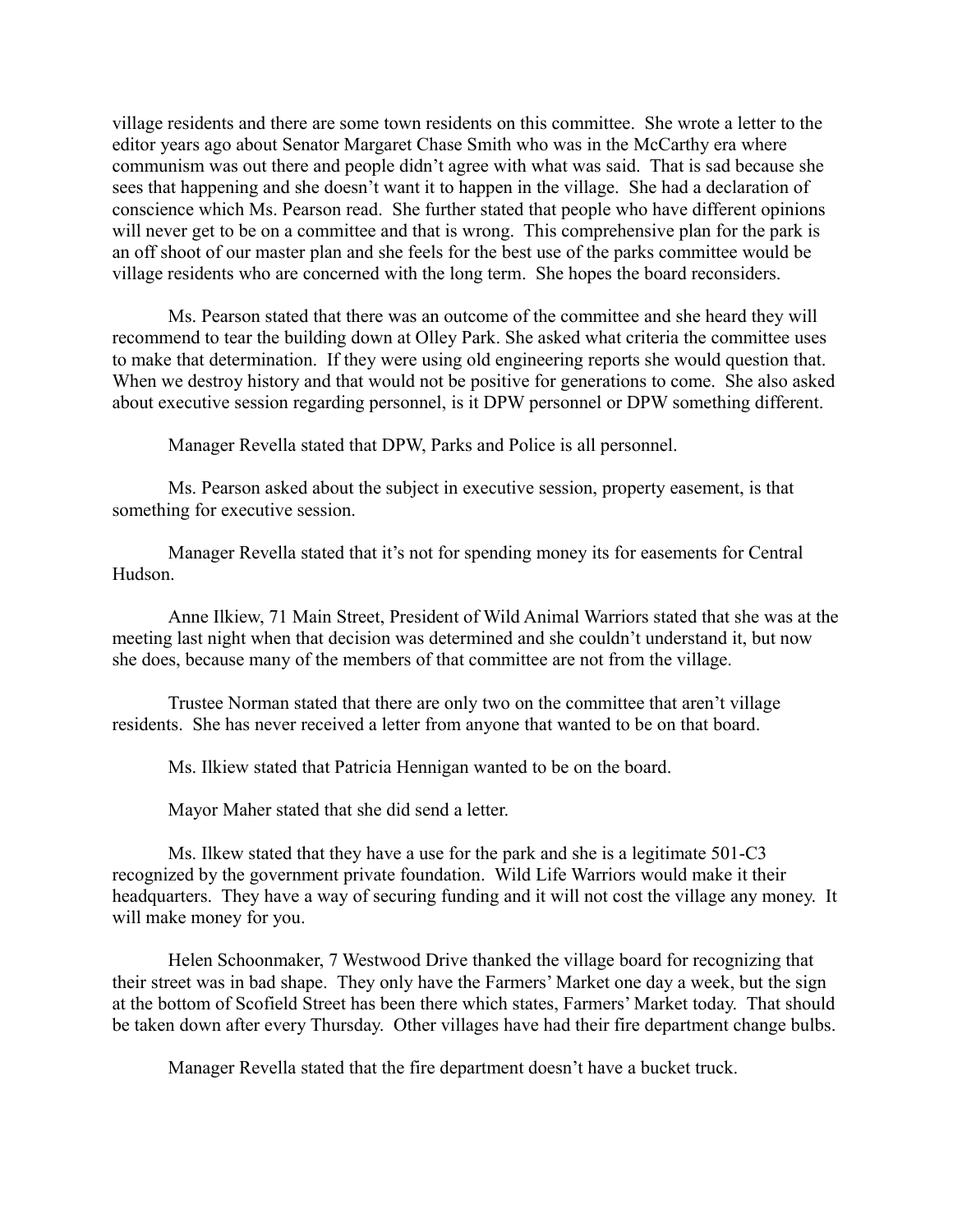Ms. Schoonmaker stated that it was very pleased listening to the presentations tonight. They are really collecting a lot of information and she appreciates when someone asks a question the manager answered them.

Marcus Millspaugh, Jessup Street stated that it was nice to hear very concise engineers report. For a long time he has question why they can't have the flag flying over the municipal building. The answer has always been that the roof cannot support it. He asked that the village ask the engineers if they can look into whatever is necessary to support the flag so they can have it flying there again. During school time people park close to the bridge and that is a one lane road, he thinks there should be striping to preserve the full width of the street coming off of the bridge would be advantageous. With regard to the tennis courts he saw that the drainage is superficial, they should form a curtin drain to protect the sub base of the courts.

Mr. Revella stated that he already talked to DPW to take one course of the brick off the drain. It's sitting way too high.

# **Introductory Local Law I-2 of 2010 - "Retirement Incentive"**

Mayor Maher moved to declare an unlisted action and negative declaration under SEQRA. Seconded by Trustee Hurd.

Deputy Mayor Rumbold asked the manager to explain what the 50% is.

Mayor Maher stated that it's a collective savings of payroll overall. It has nothing to do with an individual position at all.

Deputy Mayor Rumbold asked if they had no problem thinking that they can achieve that.

Mayor Maher stated that he didn't say he would have a problem thinking they could achieve that. It's going to be difficult. He's sure they can find a way. They will have to work on it.

Deputy Mayor Rumbold asked what will happen if they can't.

Mayor Maher stated that then they don't fund a position. After speaking with the manager, the attorney and several of the board members and a lot of employees it seems like a very good opportunity as a village, not just to save money but to restructure.

All ayes. Motion carried.

Trustee Hurd moved to adopt Introductory Local Law No. I-2 of 2010 as Local Law No. 2 of 2010, "Retirement Incentive. Seconded by Trustee Bowen. All ayes. Motion carried.

# **Resolution to Support Parks Grant**

Manager Revella explained that the New York State Parks Grant is to try to revitalize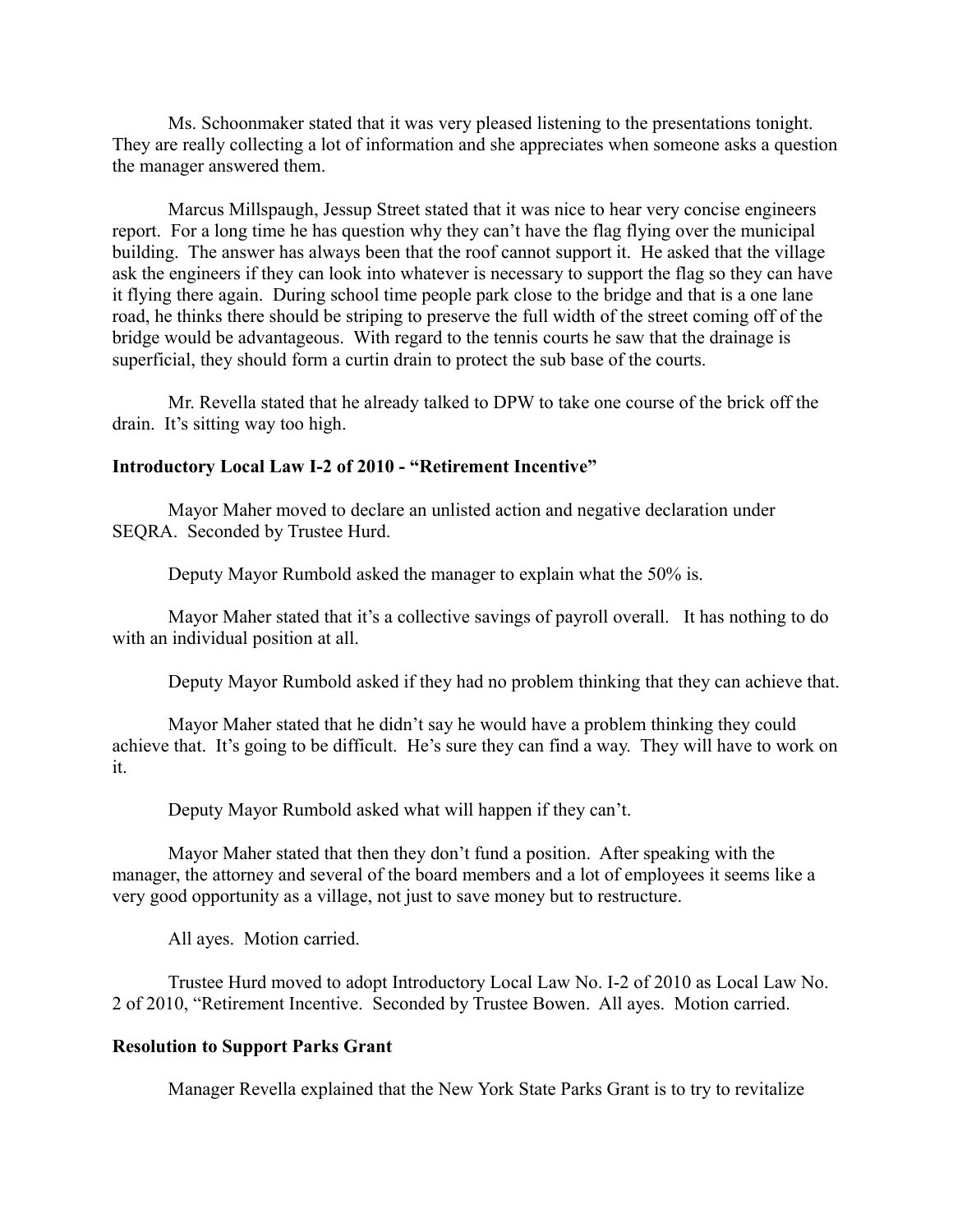some of the space on parks including benches, trail at Olley Park, the barn facility to put bathrooms. It's a matching grant but because we're one tenth low poverty line our match is much less, 25% match. We're asking for \$126,000 in funding but depending on the pricing it may fluctuate slightly. The resolution doesn't need to say the specific price.

Mayor Maher moved to adopt the resolution supporting the parks grant. Seconded by Trustee Penney. All ayes. Motion carried.

### **Introductory Local law I-3 of 2010 - "Parks"**

Mr. Dowd stated that this local law would amend Chapter 112 to make the rules and regulations about when the parks are open to apply to Walden Veterans Memorial and the Martin Besdesky Playground.

Mayor Maher moved to introduce Introductory Local Law I-3 of 2010, "Parks" and set a hearing for July 27, 2010 at 6:30PM. Seconded by Trustee Hurd. All ayes. Motion carried.

### **Renewal of Sweeney's and the Ladies' Corner Outdoor Café Permit**

Mayor Maher moved to renew Sweeney's and the Ladies' Corner outdoor café permits. Seconded by Trustee Norman. All ayes. Motion carried.

#### **Fluoride**

Dr. Robert Kimball commented on his concerns about not having fluoride in the village water. He felt it was a mistake of this board to eliminate fluoride from the water supply. He hopes the board sees fit to rectify that mistake.

Mrs. Cosgrove stated that her son is in is forties and he's never had a cavity because of fluoridation.

#### **Village Website**

Manager Revella stated that he had several people present their ideas for a web site. He feels the board should discuss those issues.

Mayor Maher stated that there was a meeting with someone that could give the board a proposal that would give the board more visibility. When they asked about putting the entire history of the village board minutes on the web site there weren't any complaints. One option would be to be able to change things ourselves and one would be to have someone come in and manage the web site. It's up to the board to give the manager direction. He feels having more accessibility between individuals and certain people responsible who have quick access to the information would be more accurate.

Trustee Hurd stated that the board has been talking about this for years and it's really not who your web master is, it's whether your going to use an ASP type web site or not. At the time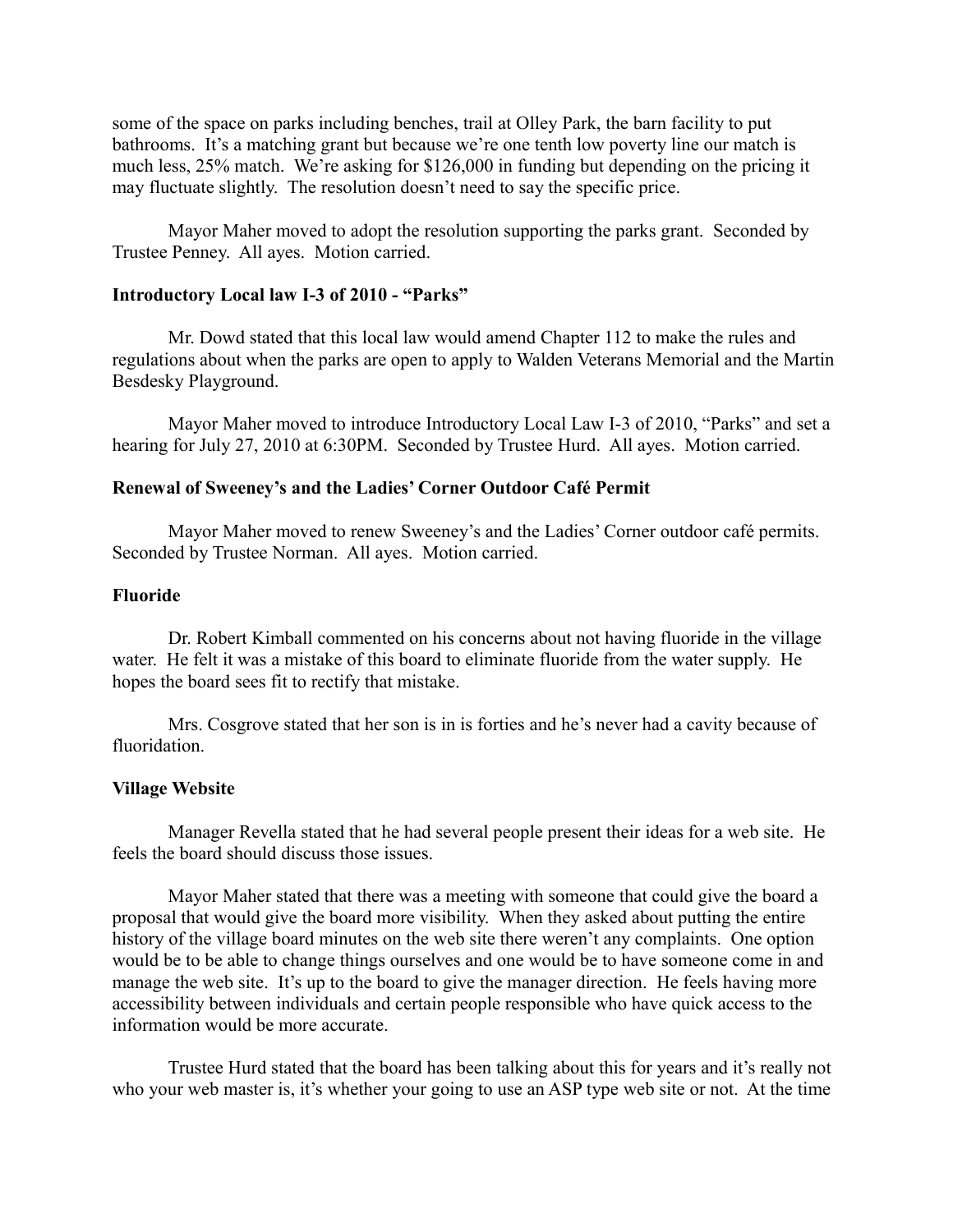it was \$6,000 to develop an ASP type web site.

Mayor Maher stated that the cost is less now. Their first meeting was very productive. They would like to have a second meeting and hopefully at the next board meeting have a proposal.

Mayor Maher moved to look into developing an ASP web site. Seconded by Trustee Hurd. All ayes. Motion carried.

#### **M.P.B. Parish House Garbage Exemption**

Mayor Maher stated that he, the manager and attorney discussed this.

Mr. Dowd stated that the board would have to take action to take this property off the garbage roll because the church has acquired the property and its not being used as a single family residence anymore. Its being used for religious purposes and they don't want the garbage picked up anymore. Other religious organizations are also not on the list. If the church ends up selling the property the village would ask them to notify the village so we can put it back on the program.

Mayor Maher moved to remove 71 Maple Street from the garbage program. Seconded by Trustee Leonard. All ayes. Motion carried.

### **Alignment of the Square and Acceptance of \$ from WCC for Streetscape North Montgomery Street Rehab**

Manager Revella stated that the village has the 2008 Main Street Grant that the Walden Community Council received which allocated funds for a streetscape project which the committee chose Municipal Square as an improvement area for pedestrian traffic. They looked at different things and had some ideas for designs. He met with the committee and talked about the ideas. He asked around to see who would be able to assist, Jay Trafton did a small sketch which he brought to a local architect to see what he could do with it. He also did some sketches which were emailed to the board. We would need to secure his services and use the Main Street funds in conjunction to proceed with those improvements which would be fazed improvements.

Trustee Hurd stated that some of the proposals look like what existed 100 years ago in terms of how the monument tied into this building. His only concern is some of the proposals would be a dramatic change in traffic flow and he thought it would be something the public would have input on.

Manager Revella stated that he showed the plans to the chief and he didn't have a problem with the one they were considering.

Trustee Hurd stated that the school was worried about the bus flow.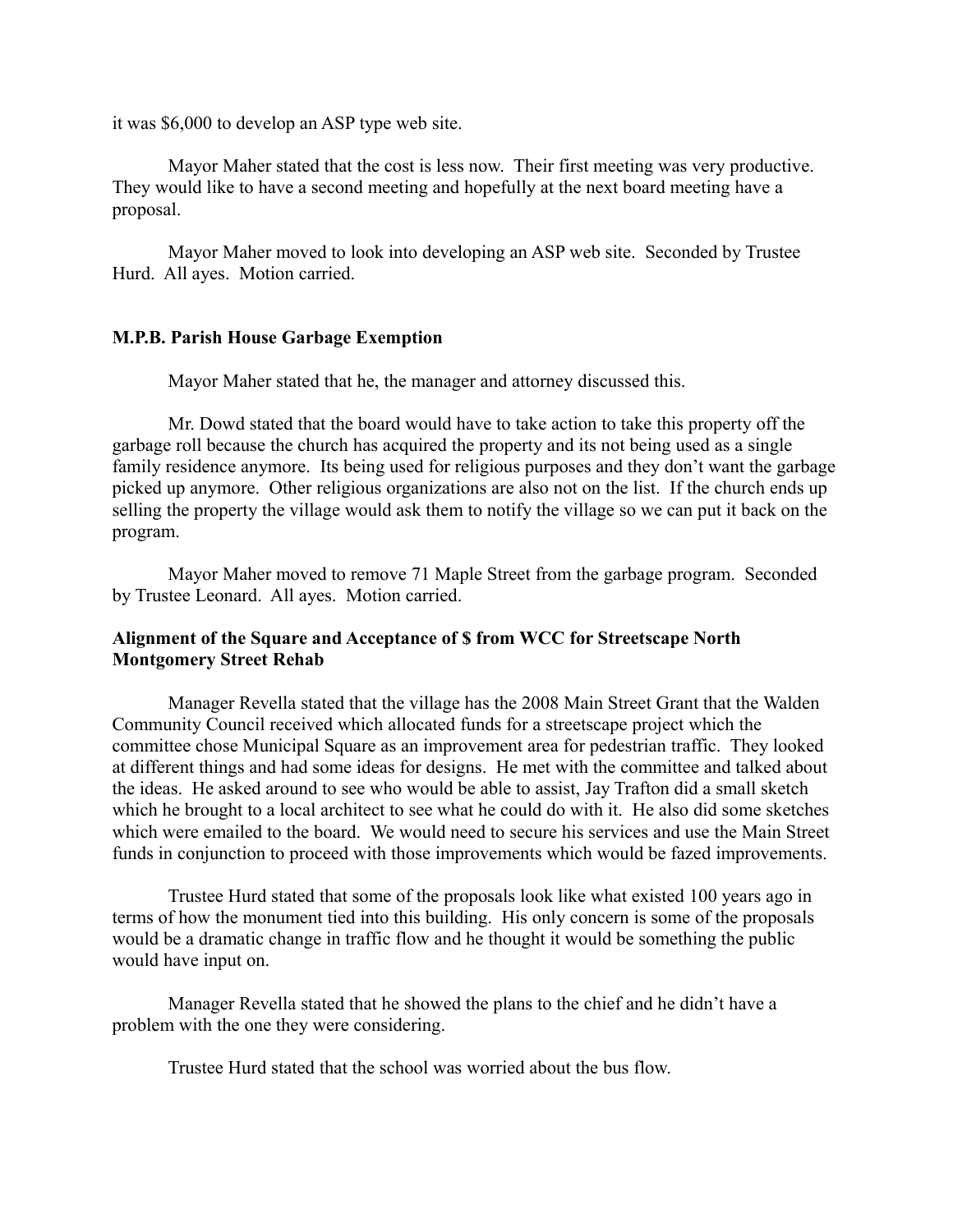Manager Revella stated that the design allows for the buses to go around. We could ask for his services and the ideas that the board looked at that they felt were more feasible he could do a write up for those and present them to the public. He needs a motion from the board to use Mr. Flickenschild services at \$40.00 a hour.

Mr. Dowd stated that the grant is a little over \$9,000.

Manager Revella stated that the \$9,000 from the Community Council is going towards the project, including the design.

Deputy Mayor Rumbold asked when was the money given to the village from the Community Council.

Manager Revella stated that it wasn't yet, that is the second part of this.

Trustee Hurd asked if they were required to do a bid process.

Mr. Dowd stated no.

Mayor Maher moved to retain the services of Stephen Flickenschild, Architect at \$40.00 an hour. Seconded by Trustee Leonard.

Deputy Mayor Rumbold asked if other architects said they were interested in looking at the project. Is this something from the Community Council.

Manager Revella stated yes, it's from the Community Council, the main street grant committee. He doesn't know if you would get another architect at that price.

Trustee Hurd asked if the board will be criticized.

Trustee Norman asked how many hours are they talking about.

Mayor Maher stated that it's a \$9,000 limit, not hours.

Trustee Hurd asked if they should be asking other architects to bid on.

Mr. Dowd stated that it's a professional service that does not require any kind of bid. They can put out a request for proposals if they wish. This is a very limited scope project.

Mayor Maher stated that in his opinion with the comments alone and the private discussions he's had with the manager and Mr. Flickenschild he would absolutely indorse hiring him at \$40.00. If they put this out to bid they would be drastically higher. As long as the board doesn't have an issue with the services and the resume they received he says lets move forward on it.

Mr. Sebring stated that there are architects in this village that might want to donate time.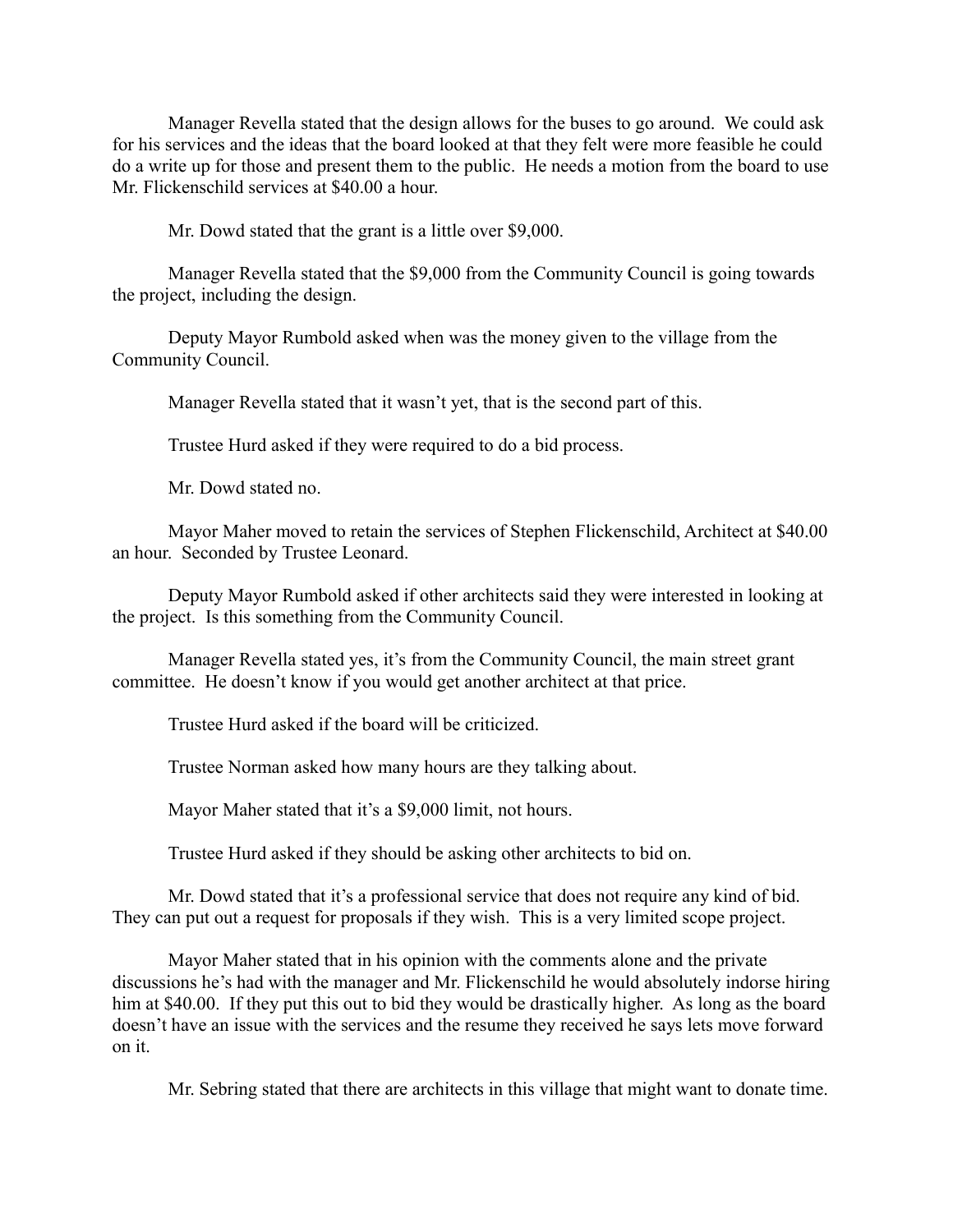Trustee Norman stated that she feels they should look.

Deputy Mayor Rumbold stated that it is a generous offer but once the money leaves the Community Councils hands and its turns over to the village then it becomes village money and she doesn't want the village in the position of adhering in that direction, there may be an architect that is interested and she doesn't want to give the appearance that we are being selective or exclusive.

Manager Revella stated that there are two problems, the project was discussed more than a year ago at the board meeting and also in private with Mr. Politi and he doesn't see anywhere that this was acted on. Time is of the essence in that the money needs to be spent by August  $22<sup>nd</sup>$ . That is the issue with not going to proposals at this time.

Deputy Mayor Rumbold asked how they do this time frame and was this discussed before.

Manager Revella stated that he discussed it at a board meeting more than a year ago.

Trustee Bowen asked what the problem was putting it out to bid for a week.

Mayor Maher asked the manager what the issue was putting this out to bid for a week.

Manager Revella stated that it would cost money.

Deputy Mayor Rumbold asked if they were going to spend \$9,000 in a month.

Manager Revella stated yes, on materials.

Mayor Maher asked if they were talking about everything in nine months.

Manager Revella stated yes.

Trustee Hurd asked if they were talking about just the bidding and the production of a proposal, not the actual construction of something.

Manager Revella stated that they are talking about construction of something.

Trustee Hurd stated that it's one thing to have the community council provide funding and make a proposal, it's another to change the character or the structural character of the village square without the board being involved.

Trustee Norman stated, and the residents.

Manager Revella stated that if they got the proposals drafted, present it to the board at the next meeting and present it to the public there could be a decision by August  $10<sup>th</sup>$  and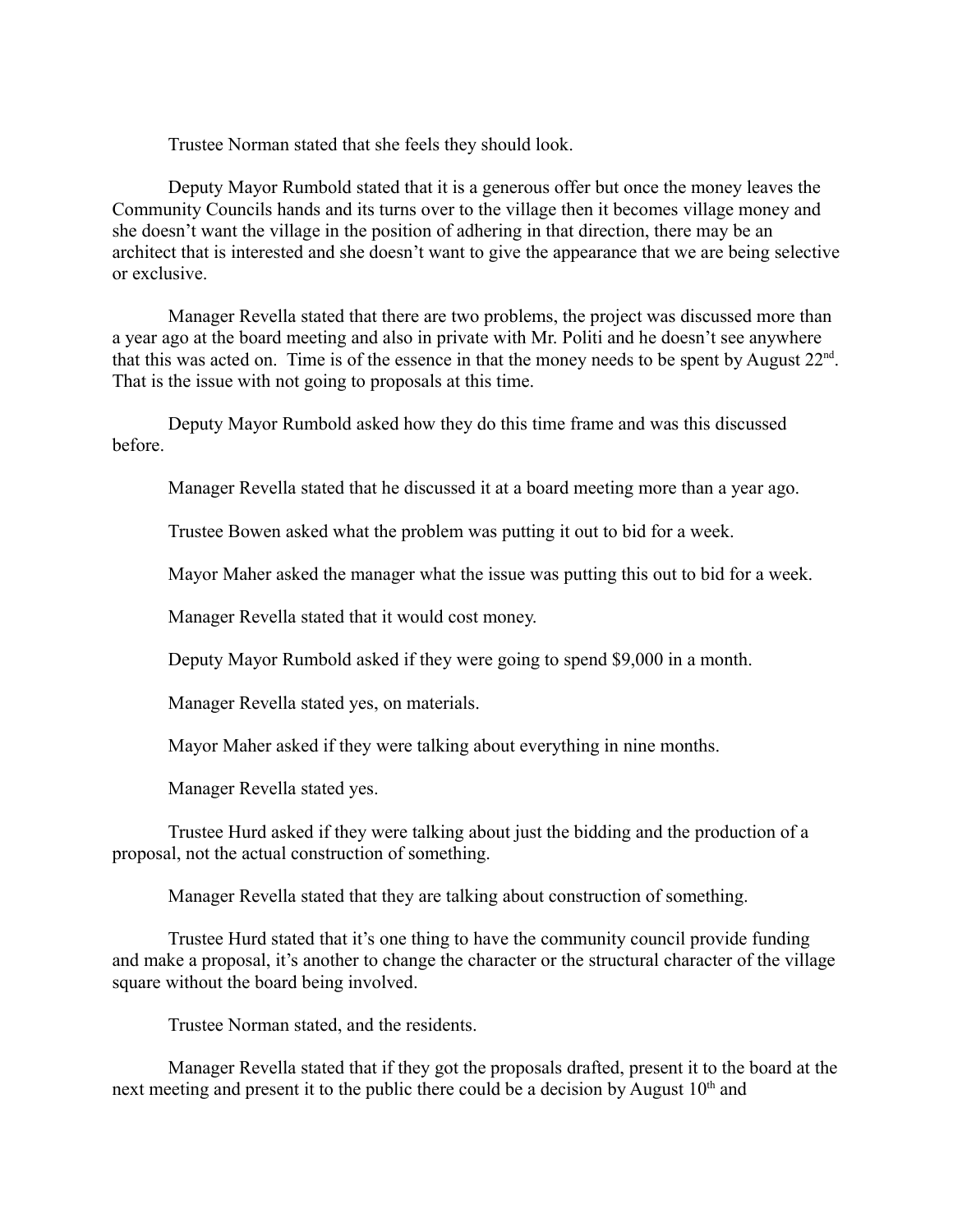construction could be done before the  $27<sup>th</sup>$ . The construction is in house.

Mayor Maher asked if they need to act on the architect tonight.

Trustee Hurd stated that there is no guarantee that this board will be prepared to act, so he may go through all this and the board might say no, or the village might say no way do we want that. So your wasting \$9,000 of the Community Council's money**.**

Manager Revella stated that they wouldn't have spent the whole \$9,000 if they don't do the project.

Mayor Maher stated that it's a short time frame, but give it a chance. He does understand putting the architect out for proposals.

Trustee Hurd stated that he just got the designs and the residents haven't even had the chance to look at them and they affect their streets.

Mayor Maher stated that they would be able to.

Manager Revella stated that when they get an architect they will have legitimate sketches to show the public.

Trustee Bowen stated, being consistent with everything we've done they should send it out.

Manager Revella stated not always have they sent professional services out.

Mr. Dowd indicated that to advertise for any kind of bids you need at least five days from date of publication. If he and the manager prepare it tomorrow and have it in the paper on Thursday, count five days from Thursday and that would be the first day you can receive them. You could award the contract at the next meeting.

Trustee Bowen stated that an architect that applied for the job would have a vision of how they are going to put it together.

Trustee Hurd stated that they are asking architects to prepare proposals for something this board hasn't even discussed.

Manager Revella stated that the meeting of the committee didn't happen until after the last board meeting and there was three weeks in between. He tried to get the sketches as soon as he could so the board would have some idea.

Trustee Hurd asked about the date.

Manager Revella stated that it's because it's state funding. It's a state grant.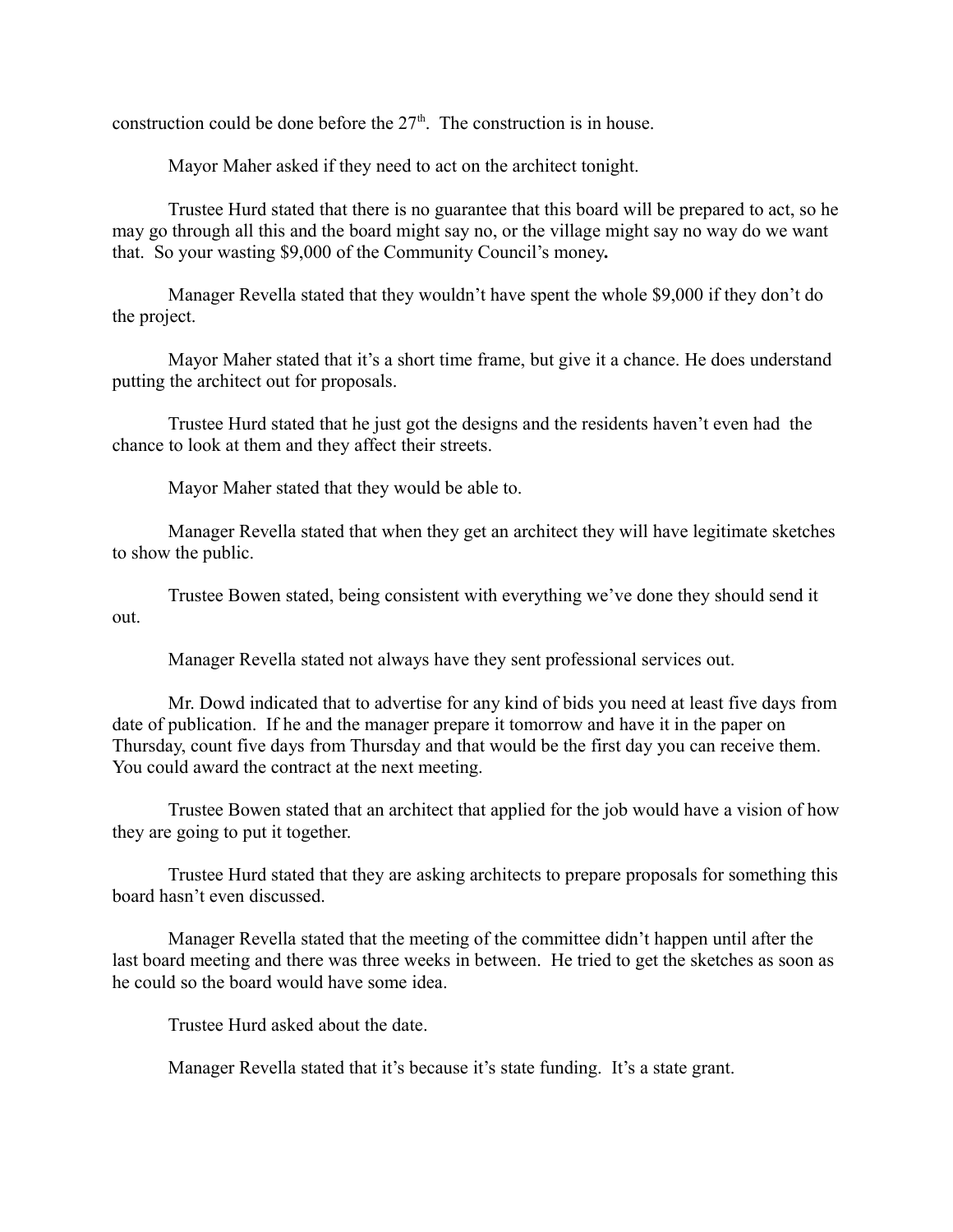Trustee Hurd stated that he doesn't see the harm of the proposals presenting an idea.

Mayor Maher stated that they would like the idea at the next meeting.

Mr. Dowd stated that the other alternative as opposed to advertising is you can ask the manager to call up local architects in the town or tri town area.

Trustee Hurd asked what brought up this idea, he didn't know the square was out of alignment.

Manager Revella stated that if they chose one of those you would be realigning the square because the traffic pattern would be switched. It would be two way on one side and blocked on the other.

Trustee Hurd asked if there was a problem with the present flow.

Manager Revella stated pedestrian flow, absolutely. The school children are walking through the middle of the street.

Mayor Maher stated that he understands the concerns because this is the first time the board has even heard there was an issue and then we're talking about acting in a six week period.

Mayor Maher withdrew his motion and Trustee Leonard withdrew his second.

Mayor Maher moved to authorize the manager to solicit written proposals from architects in the area. Seconded by Trustee Bowen.

Deputy Mayor Rumbold asked, since we have an architect who is willing to do this for \$40.00 an hour that the other architects will be given those parameters to do their sketches or proposals.

Mr. Dowd stated that you have to give them at least the parameters of what you are asking them to do and then have them submit a proposal as to what they would charge per hour.

All ayes. Motion carried.

### **2 North Montgomery Street Rehab**

Manager Revella stated that there was a proposal for a rehab project for a residential loan to improve the building. They met with the building inspector, Mr. Dowd , Trustee Bowen, and Mr. Politi and did a cost estimate. Mr. Barnes discussed with him what the village could cover.

Mr. Barnes asked that this be discussed during executive session because they will be discussing a persons finances.

Mr. Dowd advised the board that they could discuss this in executive session.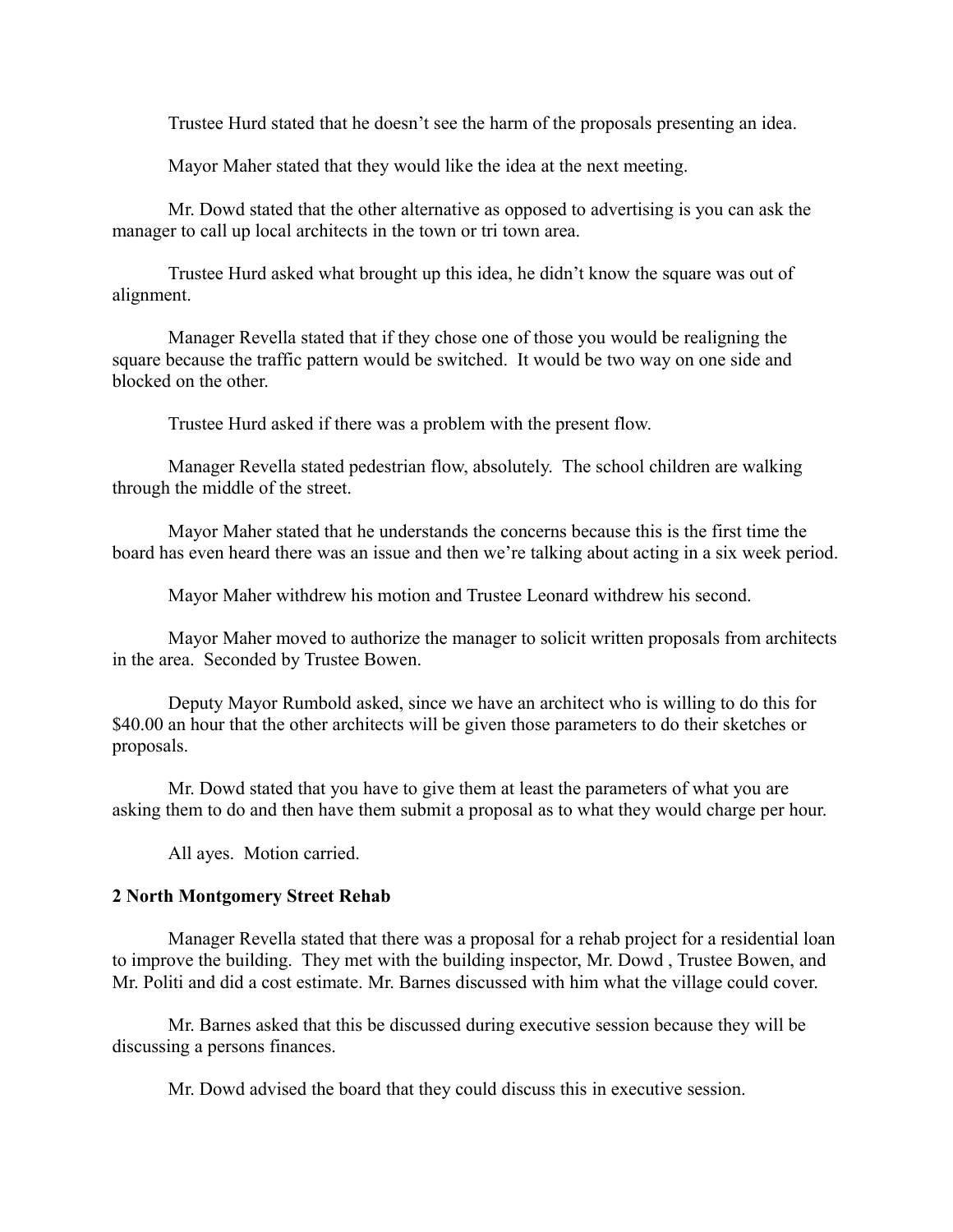### **Report from Parks Comprehensive Committee**

Manager Revella indicated that he would like to table this report tonight.

Mayor Maher stated that when they formed the committee our attorney did not know that some of those people were town residents. After further discussion with our attorney he does not believe that they can have a committee formed unless it has all village residents on it.

Mr. Dowd stated that is by State law. When you form a parks committee the members must be all village residents. He knew one of the members was an employee, he did not know he was not a village resident.

### **Comprehensive Plan Committee Member**

Tabled until next meeting.

### **Fluoride Committee Report**

Mayor Maher stated that the committee to research fluoride consisted of himself, Deputy Mayor Rumbold, and Trustee Penney. They had a meeting and there were different representatives in attendance, the New York State Department of Health, Orange County Department of Health, many concerned residents, countless dental professionals from the area, local dentists and individuals from other areas who were also concerned. They were given presentations and the committee would now like to report to the rest of the board. The mayor gave his assessment of the situation which is that after months of research and talking with a lot of individuals it is his belief, there are a lot of independent, over 50 to 100 independent organizations and he had very interesting discussions with health professionals and it is in his belief that the fluoride should be put back into the water supply.

Trustee Penney stated that there are so many different opinions out there and she feels it's the village residents that pay for the water, so it should be their decision if it goes into the water or stays out of the water.

Deputy Mayor Rumbold stated that she feels it's a matter of reasonable doubt. She doesn't think that people who are against having fluoride in their water are all lunatics. That is how they are categorized, that they get on the internet and give false information. You have 14 Nobel prize winners in science since the introduction of fluoride that said it should not be in the water. Congress held a hearing in 2000 there were questions asked of the EPA, CDC, and FDA that were never answered. She contacted Washington and they were litigate questions. Doctors who served on the NRC, dentists, scientists and EPA scientists. They have a different view and she doesn't think they should be categorized as crazy people. Nearly every report that she read it's always stated that more research needs to be done. She believes there is research out there that makes it questionable, why do we fluorinate water and it is not as easy as saying its good for your teeth. She has no problem with the topical application of fluoride. The question comes in when you're talking about the ingestion of it. Dr. Kimball spoke very eloquently, but we have a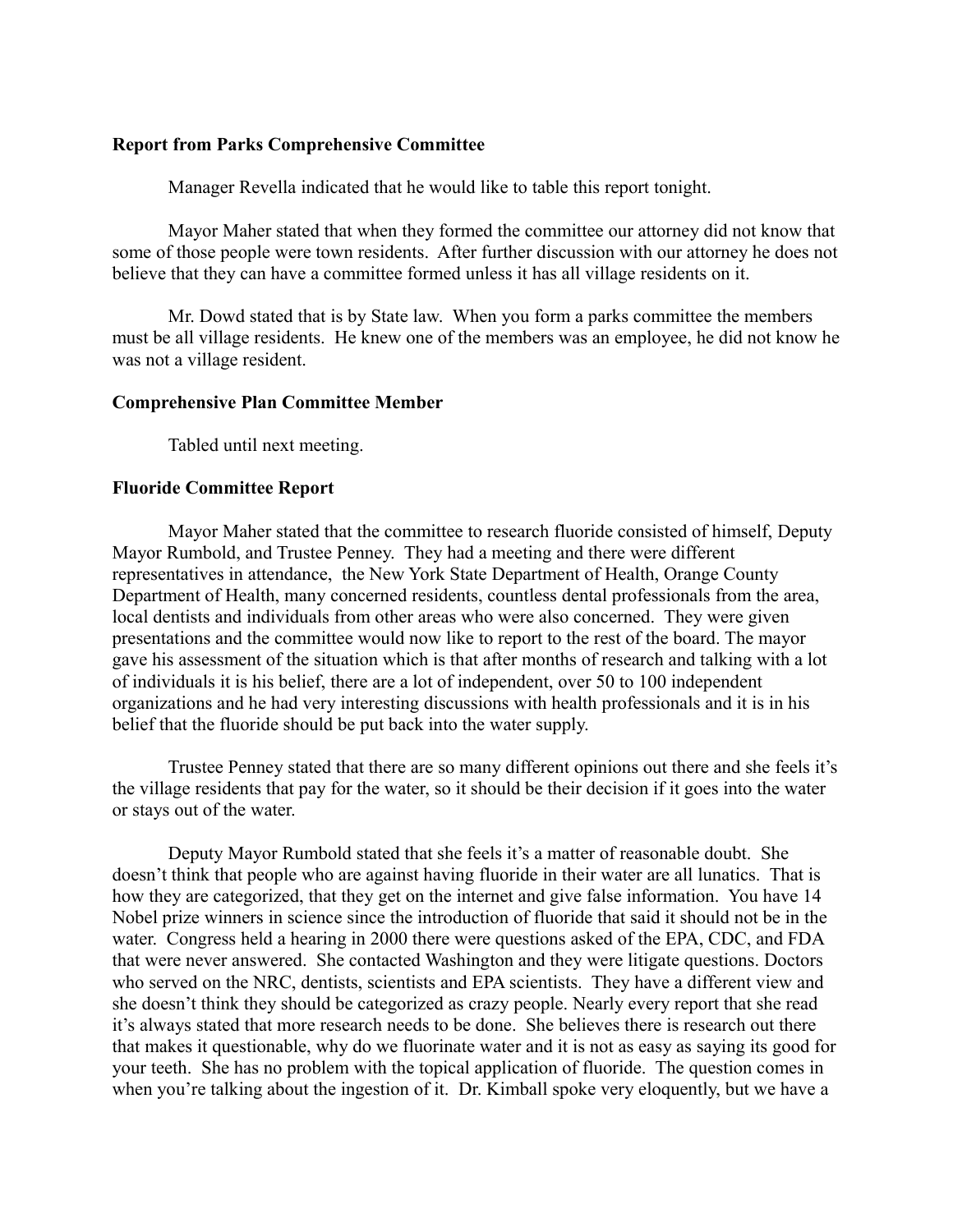Nobel prize winner in pharmacology who says that fluoride is a medicine, it's a prescription drug that you can't get over the counter unless it's in toothpaste or rinses and that every person that ingests a drug reacts differently. Yes it's very concentrated. To quote him, water fluoridation is obsolete and nations who still practice it should feel ashamed of themselves. He was the main person who made sure water fluoridation didn't happen in Sweden. If this village is going to put an additive in water in this village she thinks the residents should hear both sides and they should be the ones to make the decision. She has diabetes and she was told not to drink fluoridated water. We have young mothers who should have told by their pediatrician that any child under the age of one should not drink formula made with fluoridated water. Why should they have to go out and purchase bottled water and hope there isn't fluoride in it.

Mayor Maher stated that he would not endorse a referendum election or ballot proposal to put fluoride up to the residents. Although it's a cost the public votes them into office, they decide on a lot of the different issues by voting the board into office and its up to the board to make tough decisions. When you talk about EPA scientists, the main group against fluoride, it's the EPA union of scientists that they are called. It's not the EPA. They use the name and discredit it. You're talking about a Nobel Prize winner from Sweden who says in other countries who practice it should be ashamed of themselves, 43 out of the 50 most populated cities in this country including New York City have fluoridated water. Out of all those years he would like to know what the adverse effects are. He's never had a cavity. He feels fluoride is good for your teeth and he feels it should remain in the water. He would like the board to act now to put it back in the water. They've been given enough information. With the information they were given in the past to take it out. He agreed at that time, but they have been given a lot more and all the issues he felt needed to be addressed, the safety of the village, the damage it was causing to the concrete, every health professional at the county and state level have said that is not the case. Our state and county officials have told him and the rest of the committee that this is safe and to put it back in the water. He is not going to sit here and try to discredit them. All the dentists in the area have all come out and unanimously said this is healthy, put it back in the water. He'd take his local, state, county and local dentists ahead of any EPA union scientists or anyone from a country that's not the United States of America, he'd rather not take their advise over the people right hear.

Deputy Mayor Rumbold stated two out of the three members wanted this to go to a vote.

Mayor Maher stated that he strenuously objects.

Mr. Dowd stated that once you took it out of the water. The Public Officers Law was amended in 2002 that says before you can put it in the water you have to go through a local law process. That would give the public a chance to come out and tell the board members how they feel about fluoridation in their water. Under Home Rule Law only certain matters can be put to referendum. If its not designated specifically to state statute then they can't put it to a referendum because we are a representative form of government. He will go back and check the section of public health. If it does it will be a local law subject to mandatory referendum or permissive referendum. If the board authorizes him to do the local law he will research it and it will be in the local law if required.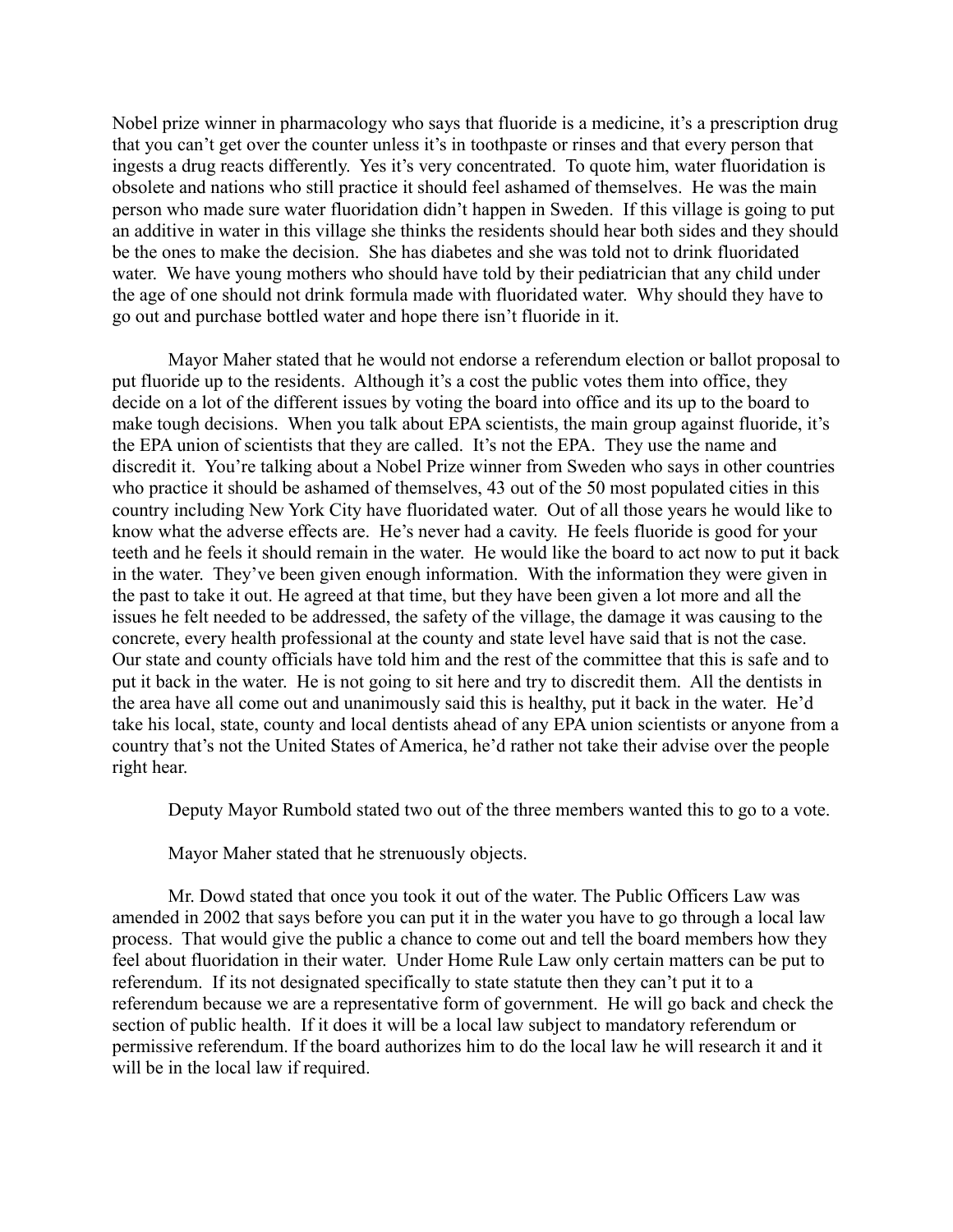Mayor Maher asked if anyone else on the board agrees with putting it to a vote.

Trustee Hurd stated that he's cast a lot of votes over the time of serving on this board and if there is one he could get back it would be the one that he cast to remove fluoridation. He is very embarrassed that he didn't think to consult the professionals that they are so blessed with. His own dentists Dr. Hale and Dr. Masci he has gone to them before for matters of advise for himself and his family and the fact he didn't think to do that he actually apologizes. He's very sorry. He's in favor of fluoride going back into the water.

Trustee Leonard stated that anything that comes off the internet is suspect. He has to listen to the professionals, they follow this, and they read the professional magazines. He has benefitted from fluoride, therefore he is in favor of putting fluoride back into the water.

Trustee Norman stated that she is also a little embarrassed about it to. The public has had the opportunity to come twice and speak. She also feels it was a vote that came too fast for the village. She is in favor of putting it back into the water.

Trustee Bowen agreed to put it back into the water. One thing they listened to was the cost to put fluoride in the water and they said the cost was so minimum, so it wasn't about the cost. He feels it should go back in.

It was the consensus of the board to have a straight up and down local law, no referendum.

### **Public Comment on Business of the Board**

Mary Ellen Matise, 21 Clinton Street asked what's going on with General Code.

The Village Clerk advised her that all the information was sent to General Code and we are waiting to hear from them.

Ms. Matise stated that things that require public input haven't been posted. Meeting dates haven't been posted or publicized adequately so they can get the public input.

Dennis Putnum from Ulster County who has been retained by Wild Life Warriors to lobby on behalf of the Olley Park decision on what to do with the building indicated that the Wild Life Warriors are eligible for numerable grants, funds, donations and corporate givings and with the proper organizations this could be done in very short time manner. They are looking for a determination by the board as to when they can occupy the dwelling at Olley Park to rehabilitate the building and use it as their headquarters for activities of wild life rehabilitation as well as environmental studies.

Mr. Lustig complimented Mr. Kimball for his presentation on fluoridation. He believes it can help and he used his family as an example. He further stated that he has trouble understanding what is going on during the meeting. He doesn't think the microphones on the table work.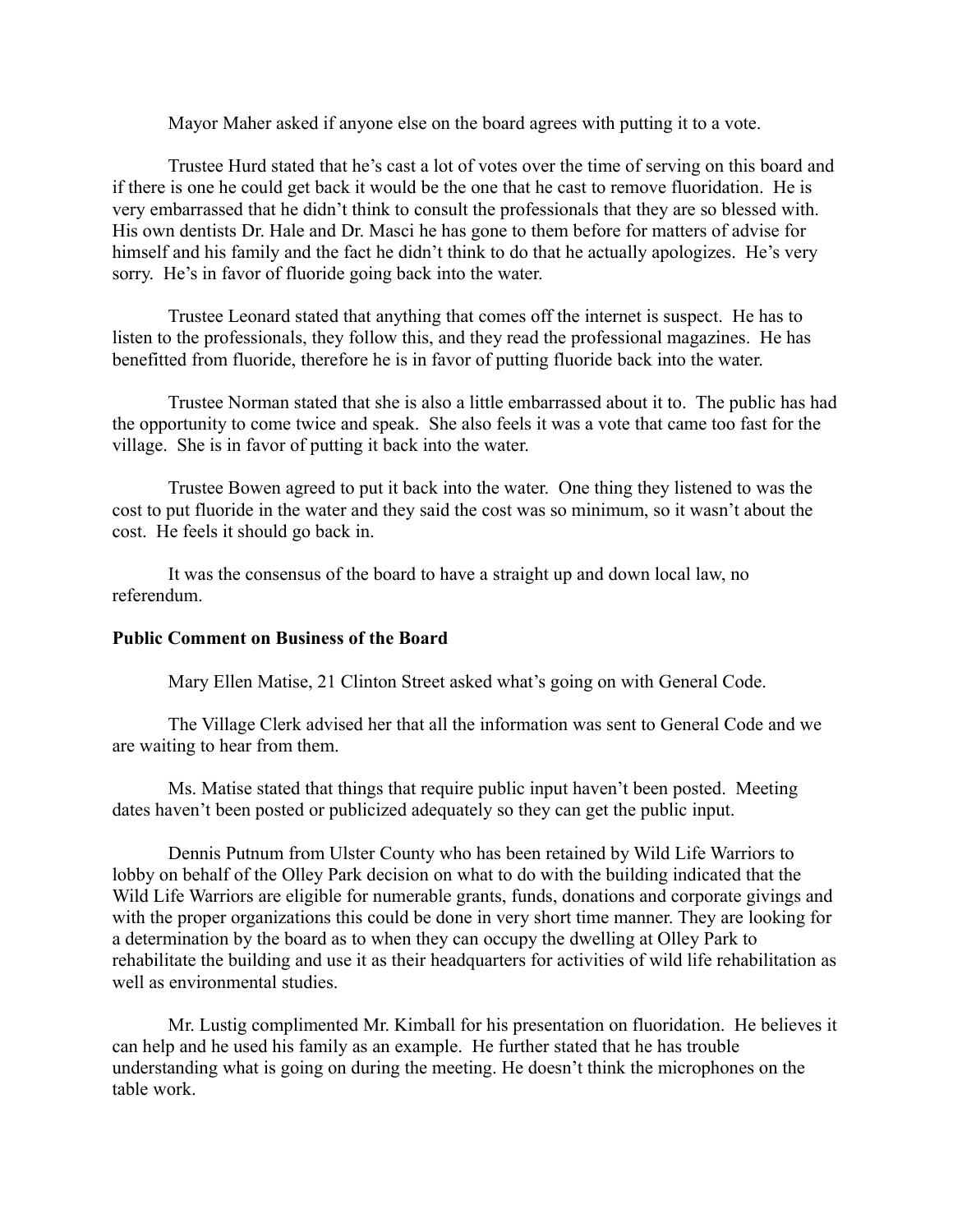Mr. Lustig also stated that when the board was talking about reconfiguring the square he looked up at Col. Bradley and he shook his head. That would be a mistake to do. He suggested if they want a project turn the McKinley Monument around so he faces the traffic going east on Routes 208 and 52. The only way you see his face is in your rear view mirror going up Maple **Street**.

Ms. Sandbothe asked about the parks grant if it was for \$400,000.

Manager Revella stated that the resolution says up to, the actual grant is \$126,000.

Becky Pearson asked for clarification on the \$9,000 the Community Council was giving the village, it's for the planning and implementation for municipal square.

Manager Revella stated yes.

Ms. Pearson asked if had to be completed by August 22<sup>nd</sup>.

Manager Revella stated correct.

Ms. Pearson stated that the manager did say something about the work being in house from the DPW department.

Manager Revella stated correct.

Ms. Pearson stated that is not free, it's paid for by taxpayers. She asked if there was an amount.

Manager Revella stated that they wouldn't know the amount until the scheme is done.

Ms. Pearson asked if one way streets are implemented on that plan.

Manager Revella stated that there are several different plans. Some are one way and some are two ways.

Ms. Pearson stated that several years ago they had a plan for a park between the municipal building and the monument and the people from Walnut and Gladstone were crazy because of the one way streets. She asked about more crosswalks. You would need more crossing guards.

Manager Revella stated that it depends on what scheme.

Ms. Pearson stated that this is a rushed kind of thing that is affecting a lot of people. In regard to the fluoride, one of the purposes of taking out the fluoride is to save money, so you could transfer that money and use it somewhere else to pay someone else's salary. That money came out of the water line, how does it get back into the water line to pay for the fluoride. You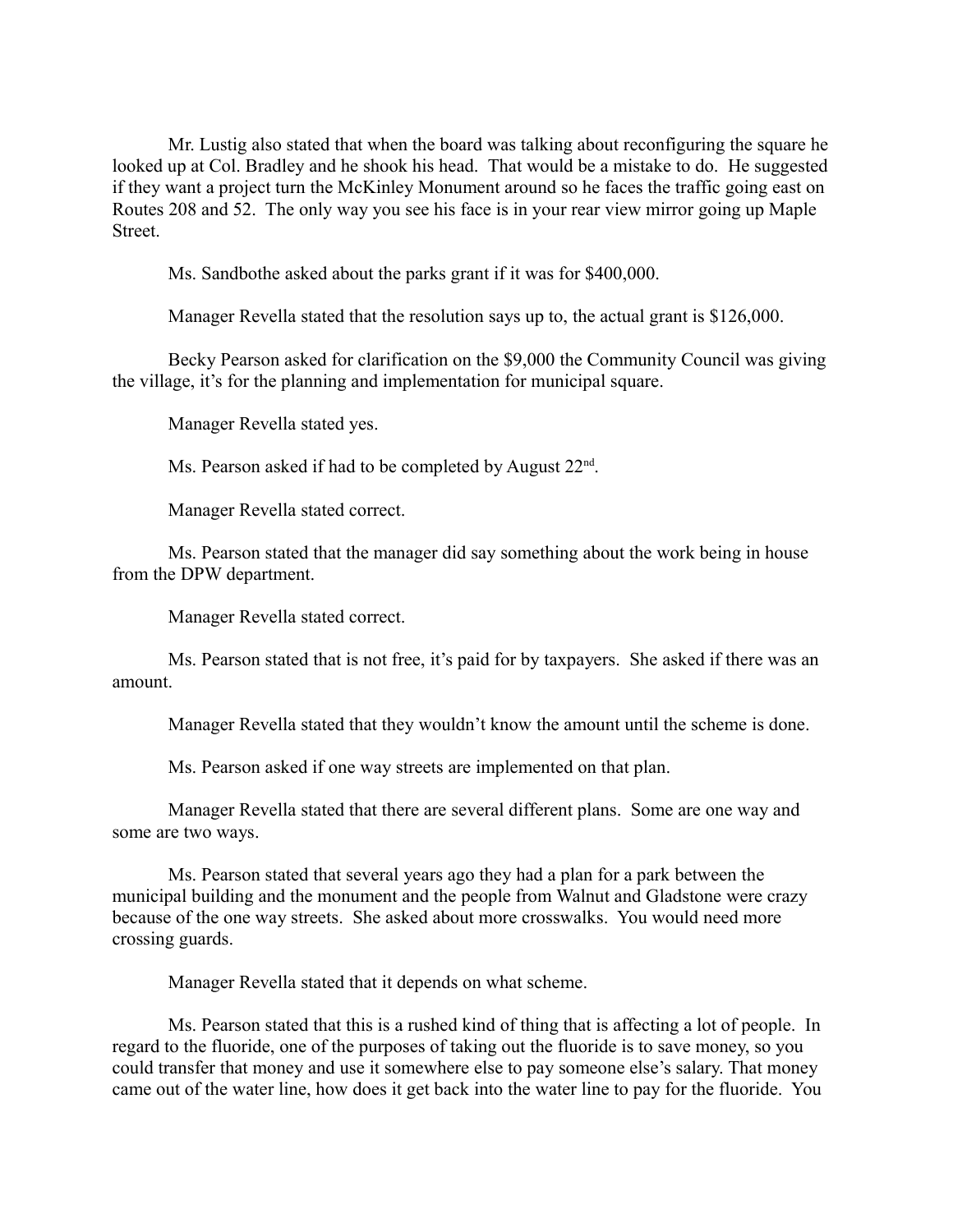took that money away, where are you getting the money from.

Mr. Millspaugh stated that he doesn't want to see anything done in the square that will impinge on the ability of assembly out there. The subject of streetscape, there are other places in the village where they can think about using it for. One example would be Pine Street, the pump station is in the street itself next to the sadly neglected park. The streetscape could be in that area. Also, on South Montgomery Street where there could be nice views of the water falls.

Manager Revella advised Mr. Millspaugh that this money is only to be used in the targeted area, which is a small part of Main Street and up to the monument here.

Mr. Millspaugh asked about the sound system.

Mr. Putnam asked that Wild Life Warriors taking possession of the Olley Park house be put on the next agenda.

Mayor Maher indicated that he will call Mr. Putnam.

Ms. Pearson stated that if the money has to be used by August 22<sup>nd</sup> the Orchard Street parking lot would be a good use for that money.

Manager Revella stated that its not in the target area.

Ms. Matise asked who determined the park area for this grant.

Manager Revella stated the Walden Community Council Main Street Grant Committee.

# **Approval of the Minutes**

Hurd moved to adopt the minutes of June 22, 2010 with the following correction, Page 1, fourth paragraph delete next to the last sentence. Seconded by Trustee. All ayes. Minutes adopted.

# **Audited Bills**

Trustee Norman moved to pay the audited bills of July 13, 2010. Seconded by Trustee Leonard.

Deputy Mayor Rumbold asked about the vendor they are having trouble with.

Manager Revella stated that they are discussing this in executive session.

Deputy Mayor Rumbold stated that she understands that the bill to be paid, something that was done.

Manager Revella stated that is unrelated.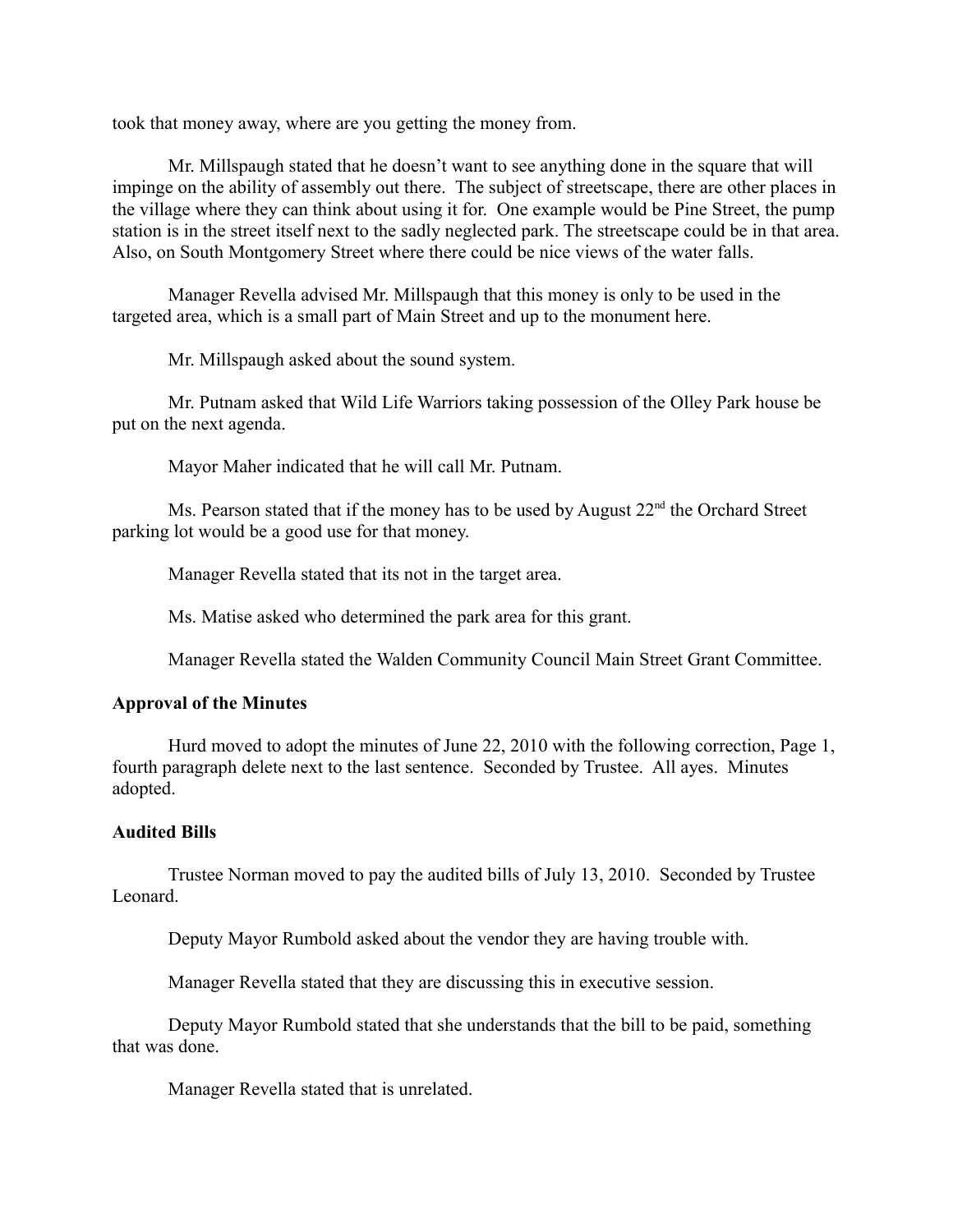Deputy Mayor Rumbold asked if the village is still using this vendor.

Manager Revella stated yes, for two more weeks.

All ayes. Motion carried.

Deputy Mayor Rumbold asked about the water meter installation.

Manager Revella stated that they are doing some now, but not as aggressive as it will be when it's full staffed.

Deputy Mayor Rumbold asked if Squire was addressed yet.

Manager Revella stated no.

Trustee Bowen asked about the Soap Box Derby expenses. He asked for a breakdown.

Manager Revella stated that the total for expenses is \$9883.26, revenues \$5070.

Trustee Bowen stated that the cost for police and crossing guards are included in the expenses. Those expenses do come out of the departments budget line, so reality, if the revenue we earned was \$5070 and our cost was \$4008.

Manager Revella stated that the cost for extra personnel was added in as requested by the board.

Trustee Bowen stated that will come out of their budget. We spent \$9883 and what we received was \$5070, so it didn't cost us anything.

Trustee Hurd stated that they don't budget any other event in the same way. This event is a major event like any other event. He thought we did very well.

Trustee Bowen stated that they did very well. In reality we made a two hundred dollar profit.

All ayes. Motion carried.

### **Correspondence**

Manager Revella stated that he received an email from Daniel Perpashan, 32 Maple Street who has been immobilized to active duty and while on active duty he was injured he was sent to the wounded warrior program and he wants to put his belongings in storage, he made contact with POD to put a POD unit at his address. He is asking permission to put the container there for three days to pack his belongings.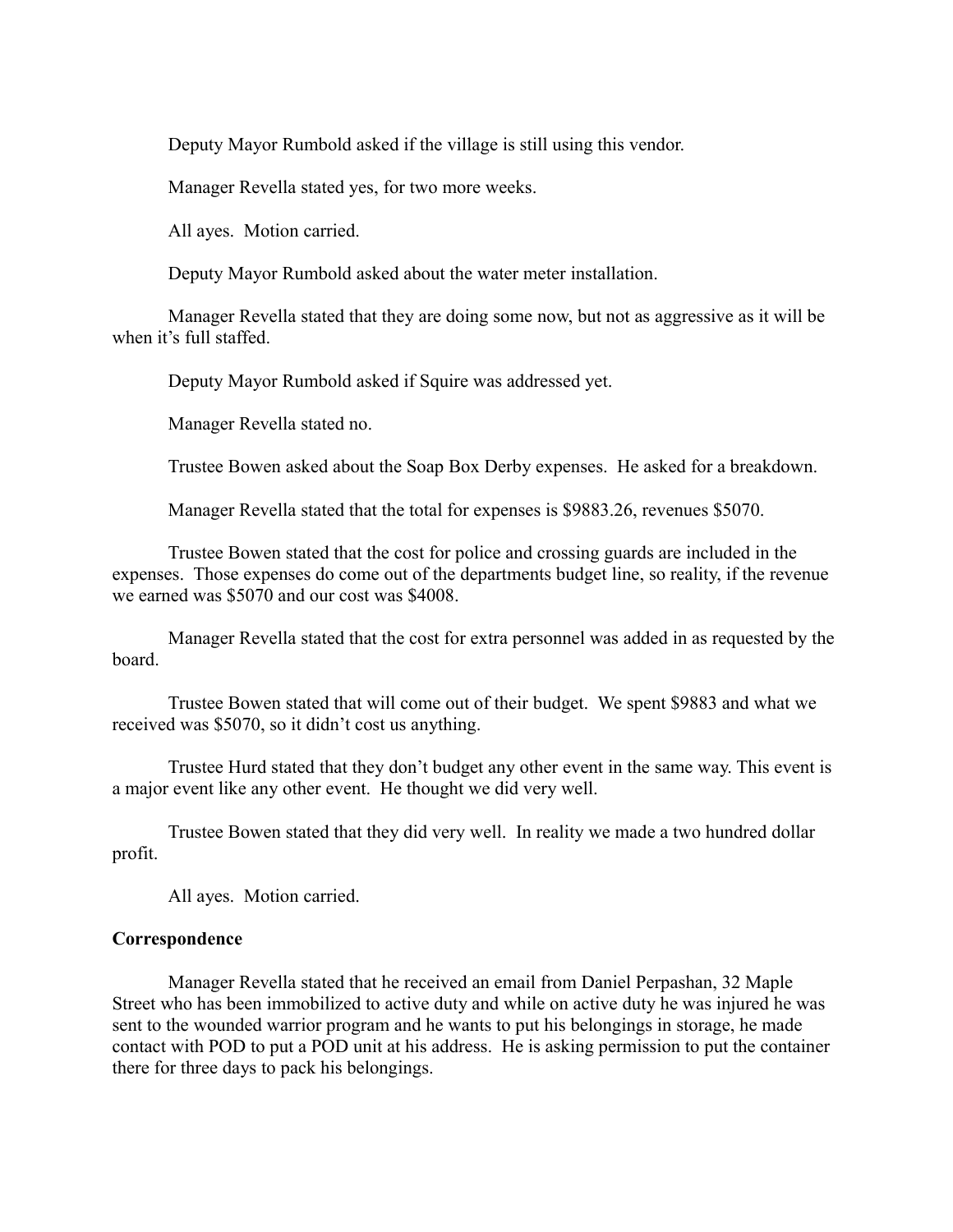Trustee Hurd moved to allow Mr. Perpashan permission to place a POD unit on Maple Street for three days. Seconded by Trustee Norman. All ayes. Motion carried.

Mayor Maher stated that the board received an invitation to attend the PBA picnic on Saturday, July 17th.

#### **Board Comments**

Trustee Norman stated that she sees Ms. Matise taking down yard sale signs and the building inspector taking them down. There was even a sign on our Welcome to Walden. Something has to be done to tell people to take their yard sale signs down.

Trustee Norman stated that the concert Saturday night was excellent.

Deputy Mayor Rumbold asked who cut the brush by the Tinbrook bridge.

Manager Revella stated that the state did some and the village did some of the trimming. We will have to keep up with it because the state won't come out more than twice during the season. The state budget wasn't passed so they don't have the ability to come out more than twice.

Deputy Mayor Rumbold asked what happens if someone gets hurt over there, we're trimming it, what if there's a car accident. Who do they sue.

Mr. Dowd stated that they will sue everybody.

Trustee Leonard asked if the village is monitoring the well levels.

Manager Revella stated yes.

### **Executive Session**

Mayor Maher moved to hold an Executive Session pursuant to 105-(d), Litigation, 105- (f) Personnel, DPW, Parks, Police, 105-(h) property easement, and 2 North Montgomery Street of the Public Officers Law. Seconded by Trustee Hurd. All ayes. Motion carried.

Mayor Maher moved to reconvene the regular meeting. Seconded by Trustee Hurd. All ayes. Meeting reconvened.

Trustee Hurd moved to deny the Small Cities Loan for 2 North Montgomery Street. Seconded by Trustee Leonard. All ayes. Motion carried.

Trustee Norman moved to retain Jacobowitz and Gubits as special councel. Seconded by Trustee Penney. All ayes. Motion carried.

### **Adjournment**